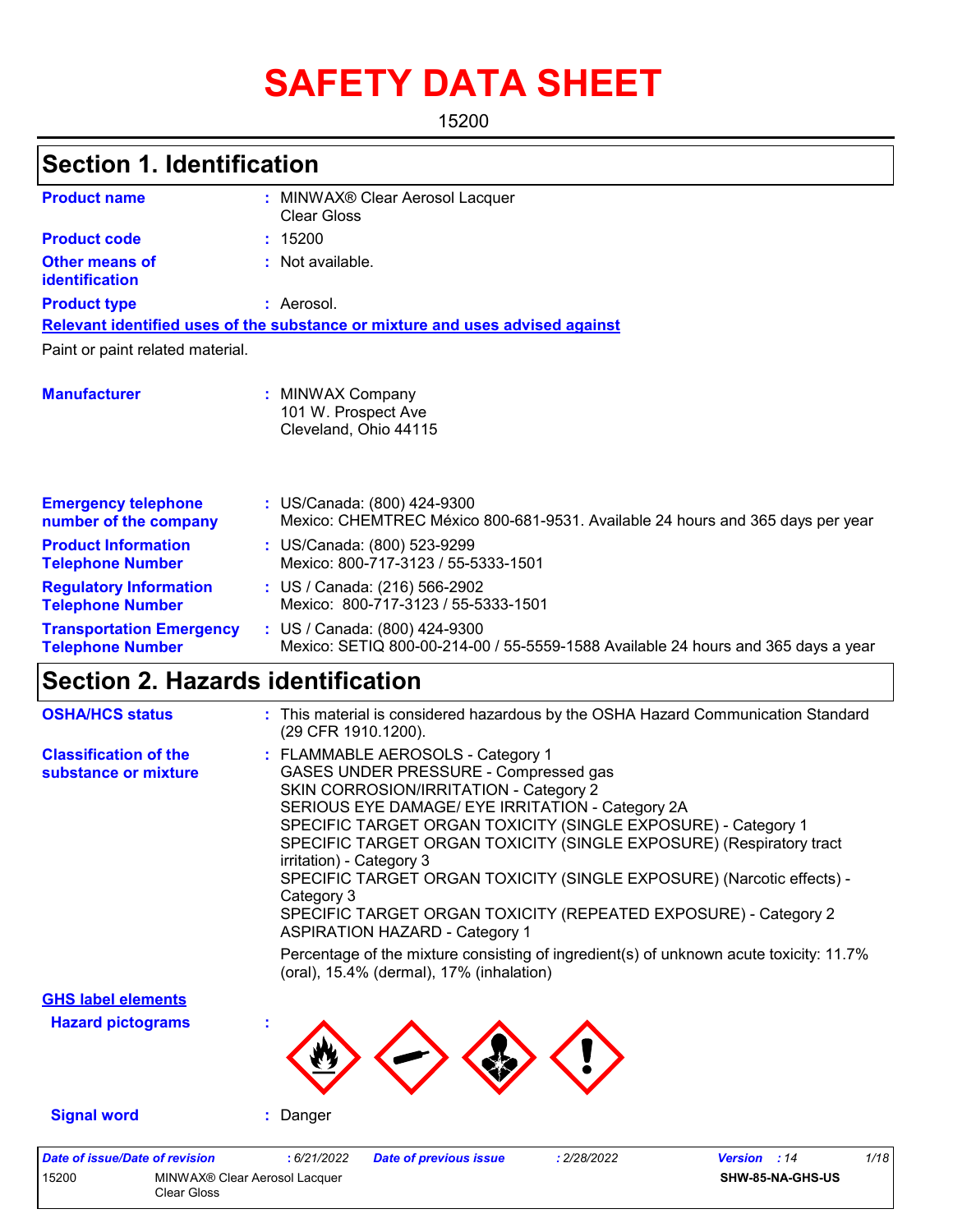# **Section 2. Hazards identification**

| <b>Hazard statements</b>                          | : Extremely flammable aerosol.<br>Contains gas under pressure; may explode if heated.<br>May be fatal if swallowed and enters airways.<br>Causes skin irritation.<br>Causes serious eye irritation.<br>May cause respiratory irritation.<br>May cause drowsiness or dizziness.<br>Causes damage to organs.<br>May cause damage to organs through prolonged or repeated exposure.                                                                                                                                                                                                                                                             |
|---------------------------------------------------|----------------------------------------------------------------------------------------------------------------------------------------------------------------------------------------------------------------------------------------------------------------------------------------------------------------------------------------------------------------------------------------------------------------------------------------------------------------------------------------------------------------------------------------------------------------------------------------------------------------------------------------------|
| <b>Precautionary statements</b><br><b>General</b> | : Read label before use. Keep out of reach of children. If medical advice is needed,<br>have product container or label at hand.                                                                                                                                                                                                                                                                                                                                                                                                                                                                                                             |
| <b>Prevention</b>                                 | : Wear protective gloves. Wear eye or face protection. Keep away from heat, hot<br>surfaces, sparks, open flames and other ignition sources. No smoking. Do not spray on<br>an open flame or other ignition source. Use only outdoors or in a well-ventilated area.<br>Do not breathe dust or mist. Do not eat, drink or smoke when using this product. Wash<br>thoroughly after handling. Pressurized container: Do not pierce or burn, even after use.                                                                                                                                                                                     |
| <b>Response</b>                                   | : IF exposed: Call a POISON CENTER or doctor. IF INHALED: Remove person to fresh<br>air and keep comfortable for breathing. Call a POISON CENTER or doctor if you feel<br>unwell. IF SWALLOWED: Immediately call a POISON CENTER or doctor. Do NOT<br>induce vomiting. Take off contaminated clothing and wash it before reuse. IF ON SKIN:<br>Wash with plenty of water. If skin irritation occurs: Get medical advice or attention. IF<br>IN EYES: Rinse cautiously with water for several minutes. Remove contact lenses, if<br>present and easy to do. Continue rinsing. If eye irritation persists: Get medical advice or<br>attention. |
| <b>Storage</b>                                    | : Store locked up. Protect from sunlight. Do not expose to temperatures exceeding 50<br>°C/122 °F. Store in a well-ventilated place. Keep container tightly closed.                                                                                                                                                                                                                                                                                                                                                                                                                                                                          |
| <b>Disposal</b>                                   | : Dispose of contents and container in accordance with all local, regional, national and<br>international regulations.                                                                                                                                                                                                                                                                                                                                                                                                                                                                                                                       |
| <b>Supplemental label</b><br>elements             | DELAYED EFFECTS FROM LONG TERM OVEREXPOSURE. Contains solvents which<br>can cause permanent brain and nervous system damage. Intentional misuse by<br>deliberately concentrating and inhaling the contents can be harmful or fatal. WARNING:<br>This product contains chemicals known to the State of California to cause cancer and<br>birth defects or other reproductive harm.                                                                                                                                                                                                                                                            |
|                                                   | Please refer to the SDS for additional information. Keep out of reach of children. Keep<br>upright in a cool, dry place. Do not discard empty can in trash compactor.                                                                                                                                                                                                                                                                                                                                                                                                                                                                        |
| <b>Hazards not otherwise</b><br>classified        | : DANGER: Rags, steel wool, other waste soaked with this product, and sanding residue<br>may spontaneously catch fire if improperly discarded. Immediately place rags, steel<br>wool, other waste soaked with this product, and sanding residue in a sealed, water-filled,<br>metal container. Dispose of in accordance with local fire regulations.                                                                                                                                                                                                                                                                                         |

# **Section 3. Composition/information on ingredients**

| Substance/mixture     | : Mixture        |
|-----------------------|------------------|
| <b>Other means of</b> | : Not available. |
| <b>identification</b> |                  |

15200 MINWAX® Clear Aerosol Lacquer Clear Gloss

#### **CAS number/other identifiers**

| <b>Ingredient name</b>         |            |                               | % by weight | <b>CAS number</b>   |      |
|--------------------------------|------------|-------------------------------|-------------|---------------------|------|
| Acetone                        |            |                               | 225 - ≤50   | 67-64-1             |      |
| n-Butyl Acetate                |            |                               | 210 - ≤25   | 123-86-4            |      |
| Propane                        |            |                               | 210 - ≤25   | 74-98-6             |      |
| Butane                         |            |                               | 210 - ≤25   | 106-97-8            |      |
| Methanol                       |            |                               | $\leq 4.3$  | 67-56-1             |      |
| Cellulose Nitrate              |            |                               | ∣≤5         | 9004-70-0           |      |
| 2-Propanol                     |            |                               | 1≤1.8       | 67-63-0             |      |
| Date of issue/Date of revision | :6/21/2022 | <b>Date of previous issue</b> | : 2/28/2022 | <b>Version</b> : 14 | 2/18 |

**SHW-85-NA-GHS-US**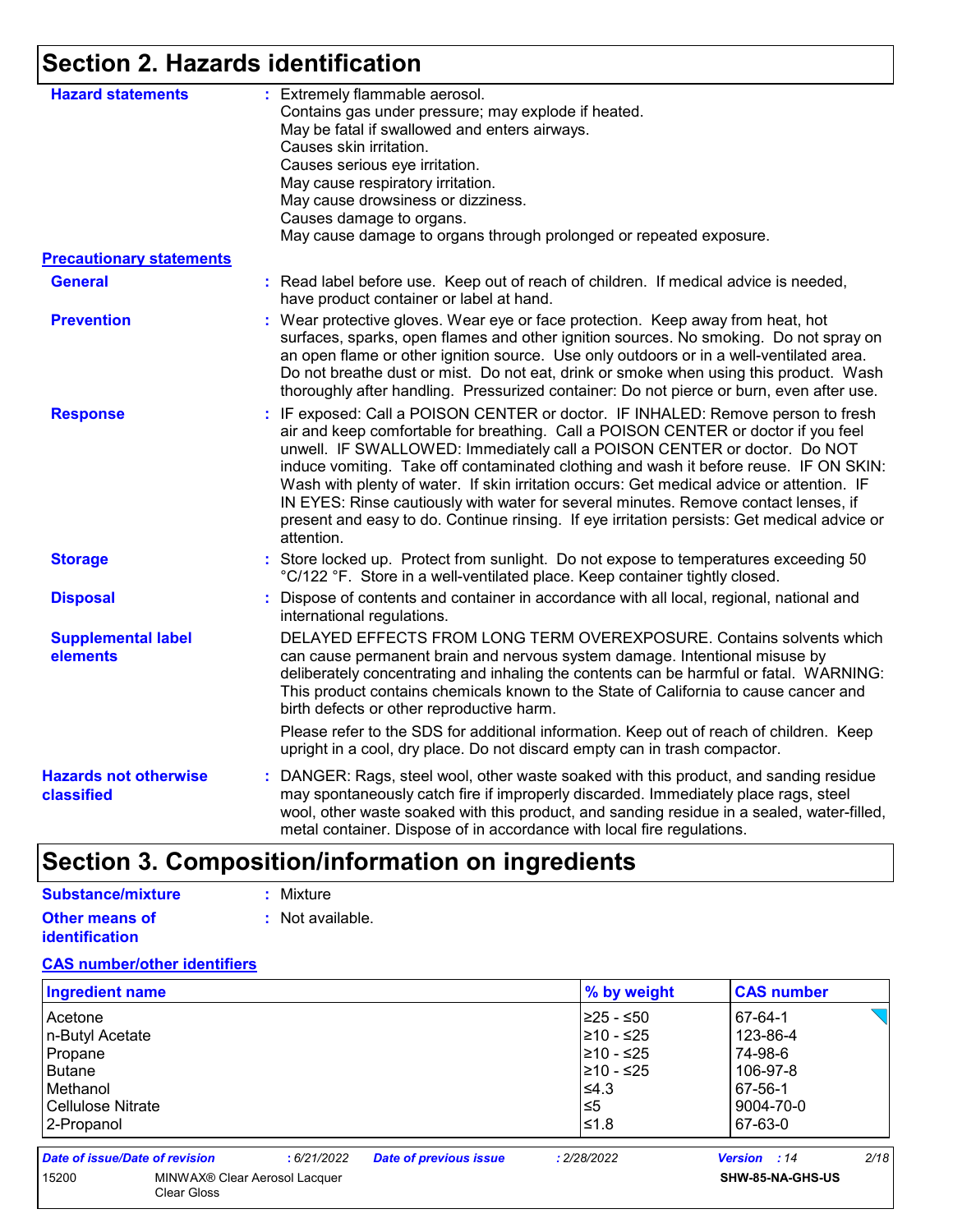## **Section 3. Composition/information on ingredients**

Any concentration shown as a range is to protect confidentiality or is due to batch variation.

**There are no additional ingredients present which, within the current knowledge of the supplier and in the concentrations applicable, are classified and hence require reporting in this section.**

**Occupational exposure limits, if available, are listed in Section 8.**

### **Section 4. First aid measures**

|                     | <b>Description of necessary first aid measures</b>                                                                                                                                                                                                                                                                                                                                                                                                                                                                                                                                                                                                                                                                                                                                                                                                                                                             |
|---------------------|----------------------------------------------------------------------------------------------------------------------------------------------------------------------------------------------------------------------------------------------------------------------------------------------------------------------------------------------------------------------------------------------------------------------------------------------------------------------------------------------------------------------------------------------------------------------------------------------------------------------------------------------------------------------------------------------------------------------------------------------------------------------------------------------------------------------------------------------------------------------------------------------------------------|
| <b>Eye contact</b>  | : Immediately flush eyes with plenty of water, occasionally lifting the upper and lower<br>eyelids. Check for and remove any contact lenses. Continue to rinse for at least 10<br>minutes. Get medical attention. If necessary, call a poison center or physician.                                                                                                                                                                                                                                                                                                                                                                                                                                                                                                                                                                                                                                             |
| <b>Inhalation</b>   | : Remove victim to fresh air and keep at rest in a position comfortable for breathing. If it<br>is suspected that fumes are still present, the rescuer should wear an appropriate mask<br>or self-contained breathing apparatus. If not breathing, if breathing is irregular or if<br>respiratory arrest occurs, provide artificial respiration or oxygen by trained personnel. It<br>may be dangerous to the person providing aid to give mouth-to-mouth resuscitation.<br>Get medical attention. If necessary, call a poison center or physician. If unconscious,<br>place in recovery position and get medical attention immediately. Maintain an open<br>airway. Loosen tight clothing such as a collar, tie, belt or waistband. In case of<br>inhalation of decomposition products in a fire, symptoms may be delayed. The exposed<br>person may need to be kept under medical surveillance for 48 hours. |
| <b>Skin contact</b> | : Flush contaminated skin with plenty of water. Remove contaminated clothing and<br>shoes. Continue to rinse for at least 10 minutes. Get medical attention. If necessary,<br>call a poison center or physician. Wash clothing before reuse. Clean shoes thoroughly<br>before reuse.                                                                                                                                                                                                                                                                                                                                                                                                                                                                                                                                                                                                                           |
| <b>Ingestion</b>    | : Get medical attention immediately. Call a poison center or physician. Wash out mouth<br>with water. Remove dentures if any. If material has been swallowed and the exposed<br>person is conscious, give small quantities of water to drink. Stop if the exposed person<br>feels sick as vomiting may be dangerous. Aspiration hazard if swallowed. Can enter<br>lungs and cause damage. Do not induce vomiting. If vomiting occurs, the head should<br>be kept low so that vomit does not enter the lungs. Never give anything by mouth to an<br>unconscious person. If unconscious, place in recovery position and get medical<br>attention immediately. Maintain an open airway. Loosen tight clothing such as a collar,<br>tie, belt or waistband.                                                                                                                                                        |

|                                       | Most important symptoms/effects, acute and delayed                                                                                                                                              |
|---------------------------------------|-------------------------------------------------------------------------------------------------------------------------------------------------------------------------------------------------|
| <b>Potential acute health effects</b> |                                                                                                                                                                                                 |
| Eye contact                           | : Causes serious eye irritation.                                                                                                                                                                |
| <b>Inhalation</b>                     | : Causes damage to organs following a single exposure if inhaled. Can cause central<br>nervous system (CNS) depression. May cause drowsiness or dizziness. May cause<br>respiratory irritation. |
| <b>Skin contact</b>                   | : Causes damage to organs following a single exposure in contact with skin. Causes skin<br>irritation.                                                                                          |
| <b>Ingestion</b>                      | : Causes damage to organs following a single exposure if swallowed. Can cause central<br>nervous system (CNS) depression. May be fatal if swallowed and enters airways.                         |
| <b>Over-exposure signs/symptoms</b>   |                                                                                                                                                                                                 |
| <b>Eye contact</b>                    | : Adverse symptoms may include the following:<br>pain or irritation<br>watering<br>redness                                                                                                      |

| Date of issue/Date of revision |                                              | : 6/21/2022 | <b>Date of previous issue</b> | 2/28/2022 | <b>Version</b> : 14 |                  | 3/18 |
|--------------------------------|----------------------------------------------|-------------|-------------------------------|-----------|---------------------|------------------|------|
| 15200                          | MINWAX® Clear Aerosol Lacquer<br>Clear Gloss |             |                               |           |                     | SHW-85-NA-GHS-US |      |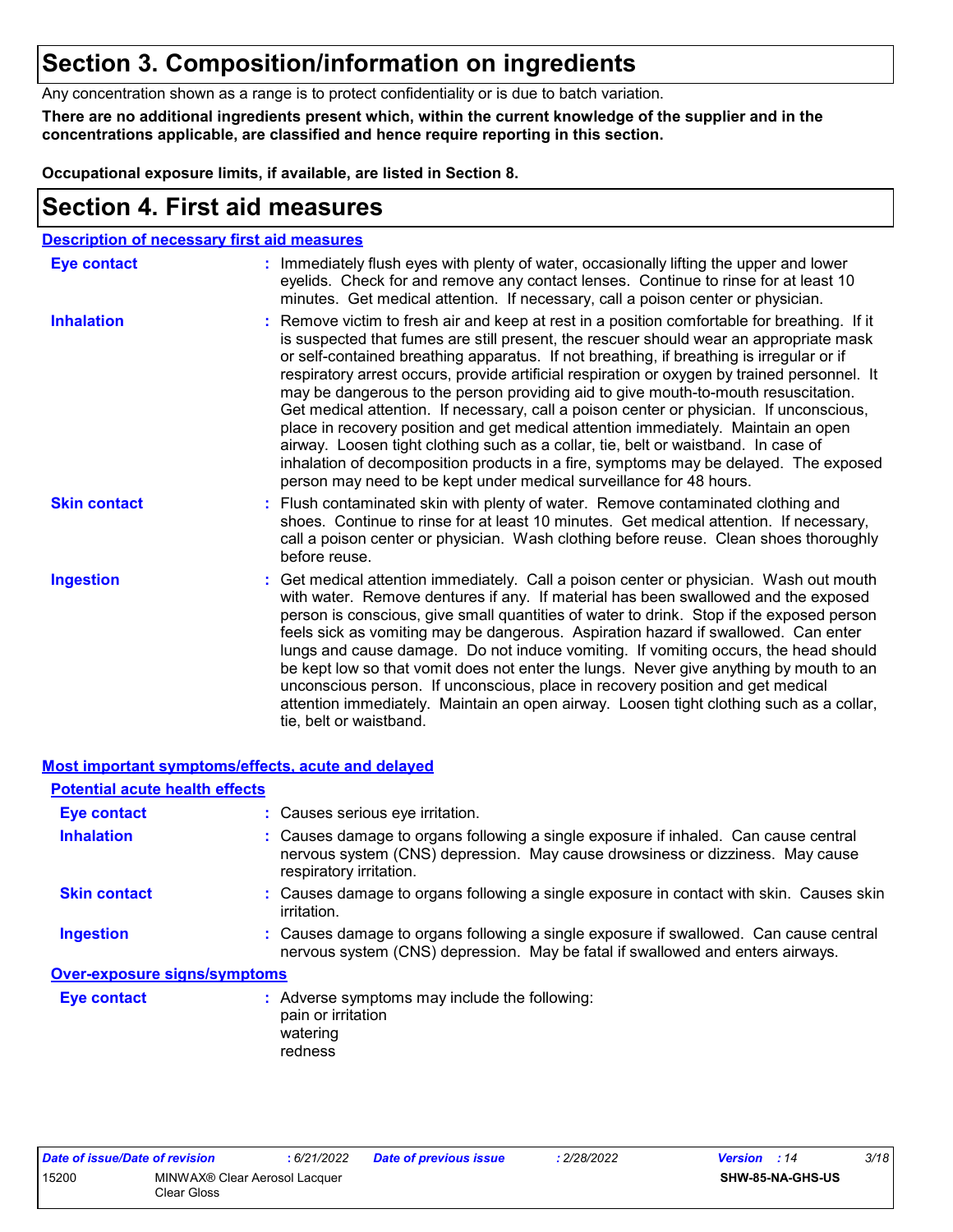### **Section 4. First aid measures**

| <b>Inhalation</b>                 | : Adverse symptoms may include the following:<br>respiratory tract irritation<br>coughing<br>nausea or vomiting<br>headache<br>drowsiness/fatigue<br>dizziness/vertigo<br>unconsciousness                                                                                                                               |
|-----------------------------------|-------------------------------------------------------------------------------------------------------------------------------------------------------------------------------------------------------------------------------------------------------------------------------------------------------------------------|
| <b>Skin contact</b>               | : Adverse symptoms may include the following:<br>irritation<br>redness                                                                                                                                                                                                                                                  |
| <b>Ingestion</b>                  | : Adverse symptoms may include the following:<br>nausea or vomiting<br>Indication of immediate medical attention and special treatment needed, if necessary                                                                                                                                                             |
| <b>Notes to physician</b>         | : In case of inhalation of decomposition products in a fire, symptoms may be delayed.<br>The exposed person may need to be kept under medical surveillance for 48 hours.                                                                                                                                                |
| <b>Specific treatments</b>        | : No specific treatment.                                                                                                                                                                                                                                                                                                |
| <b>Protection of first-aiders</b> | : No action shall be taken involving any personal risk or without suitable training. If it is<br>suspected that fumes are still present, the rescuer should wear an appropriate mask or<br>self-contained breathing apparatus. It may be dangerous to the person providing aid to<br>give mouth-to-mouth resuscitation. |

**See toxicological information (Section 11)**

## **Section 5. Fire-fighting measures**

| <b>Extinguishing media</b>                               |                                                                                                                                                                                                                                                                                                                                                                                                                                                       |
|----------------------------------------------------------|-------------------------------------------------------------------------------------------------------------------------------------------------------------------------------------------------------------------------------------------------------------------------------------------------------------------------------------------------------------------------------------------------------------------------------------------------------|
| <b>Suitable extinguishing</b><br>media                   | : Use an extinguishing agent suitable for the surrounding fire.                                                                                                                                                                                                                                                                                                                                                                                       |
| <b>Unsuitable extinguishing</b><br>media                 | : None known.                                                                                                                                                                                                                                                                                                                                                                                                                                         |
| <b>Specific hazards arising</b><br>from the chemical     | : Extremely flammable aerosol. Runoff to sewer may create fire or explosion hazard. In<br>a fire or if heated, a pressure increase will occur and the container may burst, with the<br>risk of a subsequent explosion. Gas may accumulate in low or confined areas or travel<br>a considerable distance to a source of ignition and flash back, causing fire or explosion.<br>Bursting aerosol containers may be propelled from a fire at high speed. |
| <b>Hazardous thermal</b><br>decomposition products       | Decomposition products may include the following materials:<br>carbon dioxide<br>carbon monoxide<br>nitrogen oxides                                                                                                                                                                                                                                                                                                                                   |
| <b>Special protective actions</b><br>for fire-fighters   | : Promptly isolate the scene by removing all persons from the vicinity of the incident if<br>there is a fire. No action shall be taken involving any personal risk or without suitable<br>training. Move containers from fire area if this can be done without risk. Use water<br>spray to keep fire-exposed containers cool.                                                                                                                         |
| <b>Special protective</b><br>equipment for fire-fighters | Fire-fighters should wear appropriate protective equipment and self-contained breathing<br>apparatus (SCBA) with a full face-piece operated in positive pressure mode.                                                                                                                                                                                                                                                                                |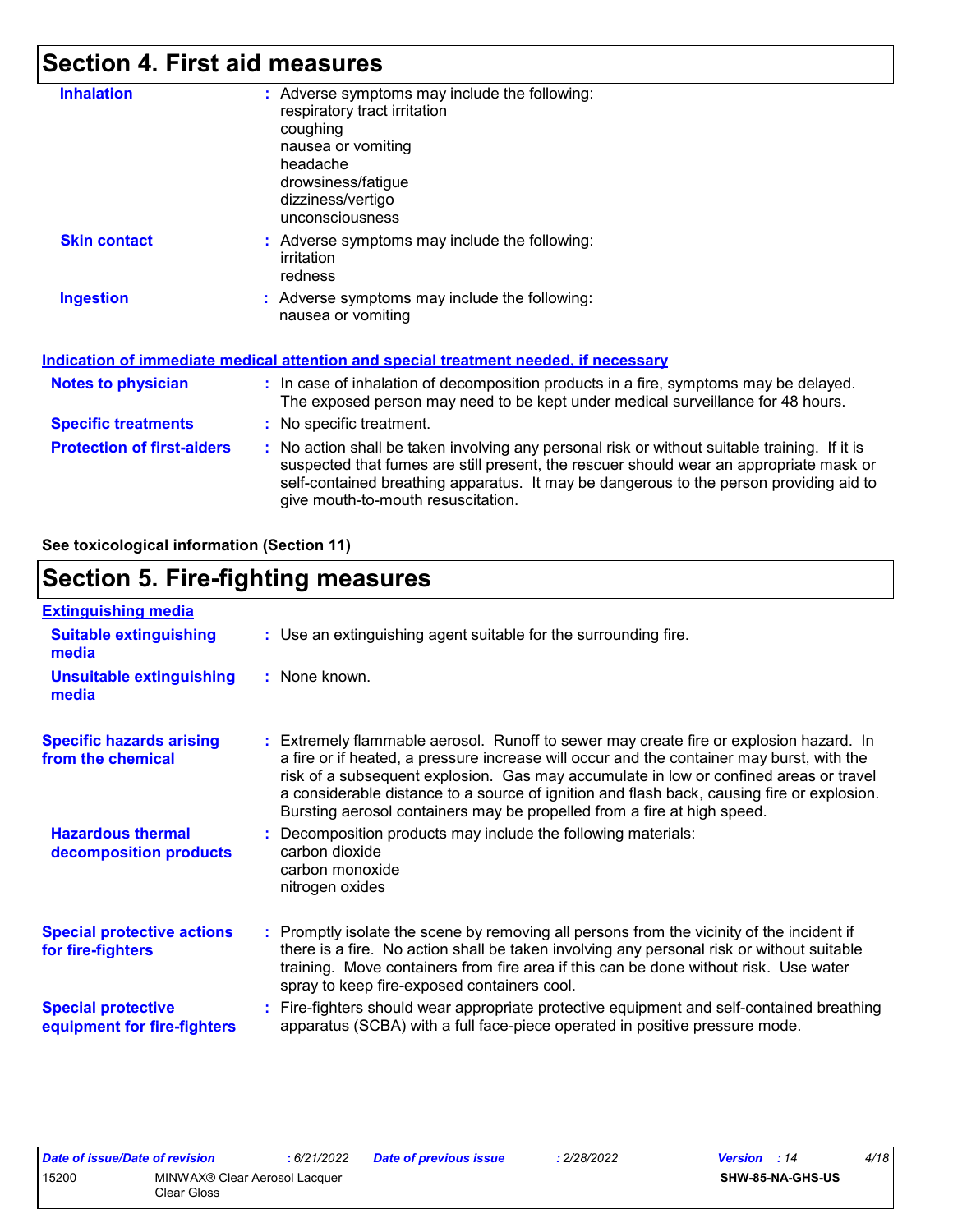# **Section 6. Accidental release measures**

|                                                              | <b>Personal precautions, protective equipment and emergency procedures</b>                                                                                                                                                                                                                                                                                                                                                                                                                                                                                                                                                                                                                                                                                                       |
|--------------------------------------------------------------|----------------------------------------------------------------------------------------------------------------------------------------------------------------------------------------------------------------------------------------------------------------------------------------------------------------------------------------------------------------------------------------------------------------------------------------------------------------------------------------------------------------------------------------------------------------------------------------------------------------------------------------------------------------------------------------------------------------------------------------------------------------------------------|
| For non-emergency<br>personnel                               | : No action shall be taken involving any personal risk or without suitable training.<br>Evacuate surrounding areas. Keep unnecessary and unprotected personnel from<br>entering. In the case of aerosols being ruptured, care should be taken due to the rapid<br>escape of the pressurized contents and propellant. If a large number of containers are<br>ruptured, treat as a bulk material spillage according to the instructions in the clean-up<br>section. Do not touch or walk through spilled material. Shut off all ignition sources. No<br>flares, smoking or flames in hazard area. Avoid breathing vapor or mist. Provide<br>adequate ventilation. Wear appropriate respirator when ventilation is inadequate. Put<br>on appropriate personal protective equipment. |
| For emergency responders                                     | : If specialized clothing is required to deal with the spillage, take note of any information in<br>Section 8 on suitable and unsuitable materials. See also the information in "For non-<br>emergency personnel".                                                                                                                                                                                                                                                                                                                                                                                                                                                                                                                                                               |
| <b>Environmental precautions</b>                             | : Avoid dispersal of spilled material and runoff and contact with soil, waterways, drains<br>and sewers. Inform the relevant authorities if the product has caused environmental<br>pollution (sewers, waterways, soil or air).                                                                                                                                                                                                                                                                                                                                                                                                                                                                                                                                                  |
| <b>Methods and materials for containment and cleaning up</b> |                                                                                                                                                                                                                                                                                                                                                                                                                                                                                                                                                                                                                                                                                                                                                                                  |
| <b>Small spill</b>                                           | : Stop leak if without risk. Move containers from spill area. Use spark-proof tools and<br>explosion-proof equipment. Dilute with water and mop up if water-soluble. Alternatively,<br>or if water-insoluble, absorb with an inert dry material and place in an appropriate waste<br>disposal container. Dispose of via a licensed waste disposal contractor.                                                                                                                                                                                                                                                                                                                                                                                                                    |
| <b>Large spill</b>                                           | : Stop leak if without risk. Move containers from spill area. Use spark-proof tools and<br>explosion-proof equipment. Approach release from upwind. Prevent entry into sewers,<br>water courses, basements or confined areas. Wash spillages into an effluent treatment<br>plant or proceed as follows. Contain and collect spillage with non-combustible,<br>absorbent material e.g. sand, earth, vermiculite or diatomaceous earth and place in<br>container for disposal according to local regulations (see Section 13). Dispose of via a<br>licensed waste disposal contractor. Contaminated absorbent material may pose the<br>same hazard as the spilled product. Note: see Section 1 for emergency contact                                                               |

# **Section 7. Handling and storage**

#### **Precautions for safe handling**

| <b>Protective measures</b>                                                       | : Put on appropriate personal protective equipment (see Section 8). Pressurized<br>container: protect from sunlight and do not expose to temperatures exceeding 50°C. Do<br>not pierce or burn, even after use. Do not get in eyes or on skin or clothing. Do not<br>breathe vapor or mist. Do not swallow. Avoid breathing gas. Use only with adequate<br>ventilation. Wear appropriate respirator when ventilation is inadequate. Store and use<br>away from heat, sparks, open flame or any other ignition source. Use explosion-proof<br>electrical (ventilating, lighting and material handling) equipment. Use only non-sparking<br>tools. Empty containers retain product residue and can be hazardous. |
|----------------------------------------------------------------------------------|----------------------------------------------------------------------------------------------------------------------------------------------------------------------------------------------------------------------------------------------------------------------------------------------------------------------------------------------------------------------------------------------------------------------------------------------------------------------------------------------------------------------------------------------------------------------------------------------------------------------------------------------------------------------------------------------------------------|
| <b>Advice on general</b><br>occupational hygiene                                 | : Eating, drinking and smoking should be prohibited in areas where this material is<br>handled, stored and processed. Workers should wash hands and face before eating,<br>drinking and smoking. Remove contaminated clothing and protective equipment before<br>entering eating areas. See also Section 8 for additional information on hygiene<br>measures.                                                                                                                                                                                                                                                                                                                                                  |
| <b>Conditions for safe storage,</b><br>including any<br><i>incompatibilities</i> | : Store in accordance with local regulations. Store away from direct sunlight in a dry, cool<br>and well-ventilated area, away from incompatible materials (see Section 10) and food<br>and drink. Protect from sunlight. Store locked up. Eliminate all ignition sources. Use<br>appropriate containment to avoid environmental contamination. See Section 10 for<br>incompatible materials before handling or use.                                                                                                                                                                                                                                                                                           |
| Pada af issue (Pada af secietation                                               | $F/A$ $\Omega$<br>0.010000<br>0/00/0000<br>$M = 12.5$<br>Probably of a security can be seen.                                                                                                                                                                                                                                                                                                                                                                                                                                                                                                                                                                                                                   |

information and Section 13 for waste disposal.

| Date of issue/Date of revision |                                              | 6/21/2022 | <b>Date of previous issue</b> | : 2/28/2022 | <b>Version</b> : 14 |                         | 5/18 |
|--------------------------------|----------------------------------------------|-----------|-------------------------------|-------------|---------------------|-------------------------|------|
| 15200                          | MINWAX® Clear Aerosol Lacquer<br>Clear Gloss |           |                               |             |                     | <b>SHW-85-NA-GHS-US</b> |      |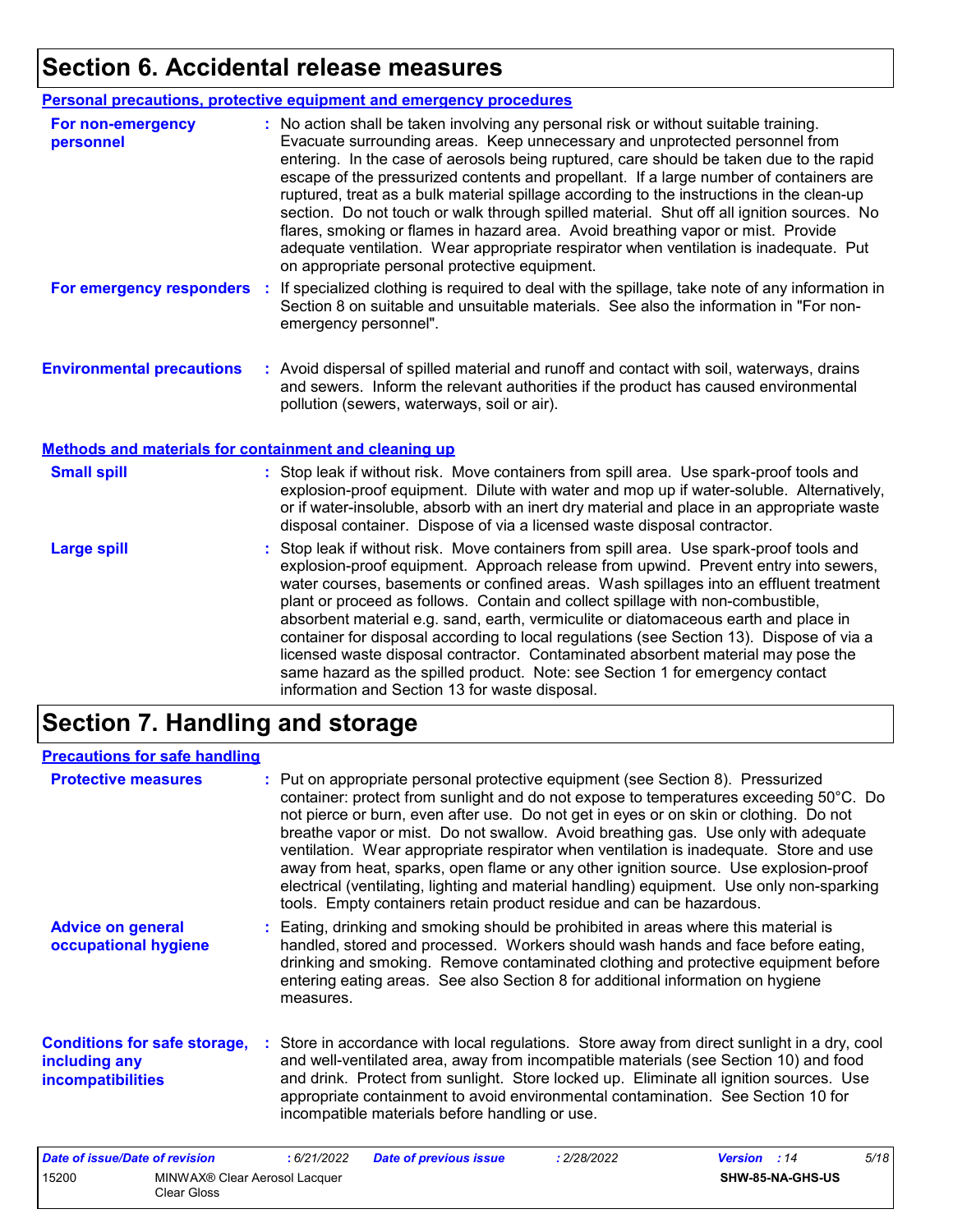#### **Control parameters**

**Occupational exposure limits (OSHA United States)**

|                                 |                      | <b>Exposure limits</b>                                                                                                                                                                                                                                                                                                                                                                                                                                                                                                 |
|---------------------------------|----------------------|------------------------------------------------------------------------------------------------------------------------------------------------------------------------------------------------------------------------------------------------------------------------------------------------------------------------------------------------------------------------------------------------------------------------------------------------------------------------------------------------------------------------|
| Acetone                         | 67-64-1              | ACGIH TLV (United States, 1/2021).                                                                                                                                                                                                                                                                                                                                                                                                                                                                                     |
|                                 |                      | TWA: 250 ppm 8 hours.<br>STEL: 500 ppm 15 minutes.<br>NIOSH REL (United States, 10/2020).<br>TWA: 250 ppm 10 hours.<br>TWA: 590 mg/m <sup>3</sup> 10 hours.<br>OSHA PEL (United States, 5/2018).<br>TWA: 1000 ppm 8 hours.<br>TWA: 2400 mg/m <sup>3</sup> 8 hours.                                                                                                                                                                                                                                                     |
| n-Butyl Acetate                 | 123-86-4             | NIOSH REL (United States, 10/2020).<br>TWA: 150 ppm 10 hours.<br>TWA: 710 mg/m <sup>3</sup> 10 hours.<br>STEL: 200 ppm 15 minutes.<br>STEL: 950 mg/m <sup>3</sup> 15 minutes.<br>OSHA PEL (United States, 5/2018).<br>TWA: 150 ppm 8 hours.<br>TWA: $710 \text{ mg/m}^3$ 8 hours.<br>ACGIH TLV (United States, 1/2021).<br>STEL: 150 ppm 15 minutes.<br>TWA: 50 ppm 8 hours.                                                                                                                                           |
| Propane                         | 74-98-6              | NIOSH REL (United States, 10/2020).<br>TWA: 1000 ppm 10 hours.<br>TWA: 1800 mg/m <sup>3</sup> 10 hours.<br>OSHA PEL (United States, 5/2018).<br>TWA: 1000 ppm 8 hours.<br>TWA: 1800 mg/m <sup>3</sup> 8 hours.<br>ACGIH TLV (United States, 1/2021). Oxygen<br>Depletion [Asphyxiant]. Explosive potential.                                                                                                                                                                                                            |
| <b>Butane</b>                   | 106-97-8             | NIOSH REL (United States, 10/2020).<br>TWA: 800 ppm 10 hours.<br>TWA: 1900 mg/m <sup>3</sup> 10 hours.<br>ACGIH TLV (United States, 1/2021).<br><b>Explosive potential.</b><br>STEL: 1000 ppm 15 minutes.                                                                                                                                                                                                                                                                                                              |
| Methanol                        | 67-56-1              | ACGIH TLV (United States, 1/2021).<br>Absorbed through skin.<br>TWA: 200 ppm 8 hours.<br>TWA: 262 mg/m <sup>3</sup> 8 hours.<br>STEL: 250 ppm 15 minutes.<br>STEL: 328 mg/m <sup>3</sup> 15 minutes.<br>NIOSH REL (United States, 10/2020).<br>Absorbed through skin.<br>TWA: 200 ppm 10 hours.<br>TWA: 260 mg/m <sup>3</sup> 10 hours.<br>STEL: 250 ppm 15 minutes.<br>STEL: 325 mg/m <sup>3</sup> 15 minutes.<br>OSHA PEL (United States, 5/2018).<br>TWA: 200 ppm 8 hours.<br>TWA: $260$ mg/m <sup>3</sup> 8 hours. |
| Cellulose Nitrate<br>2-Propanol | 9004-70-0<br>67-63-0 | None.<br>ACGIH TLV (United States, 1/2021).<br>TWA: 200 ppm 8 hours.                                                                                                                                                                                                                                                                                                                                                                                                                                                   |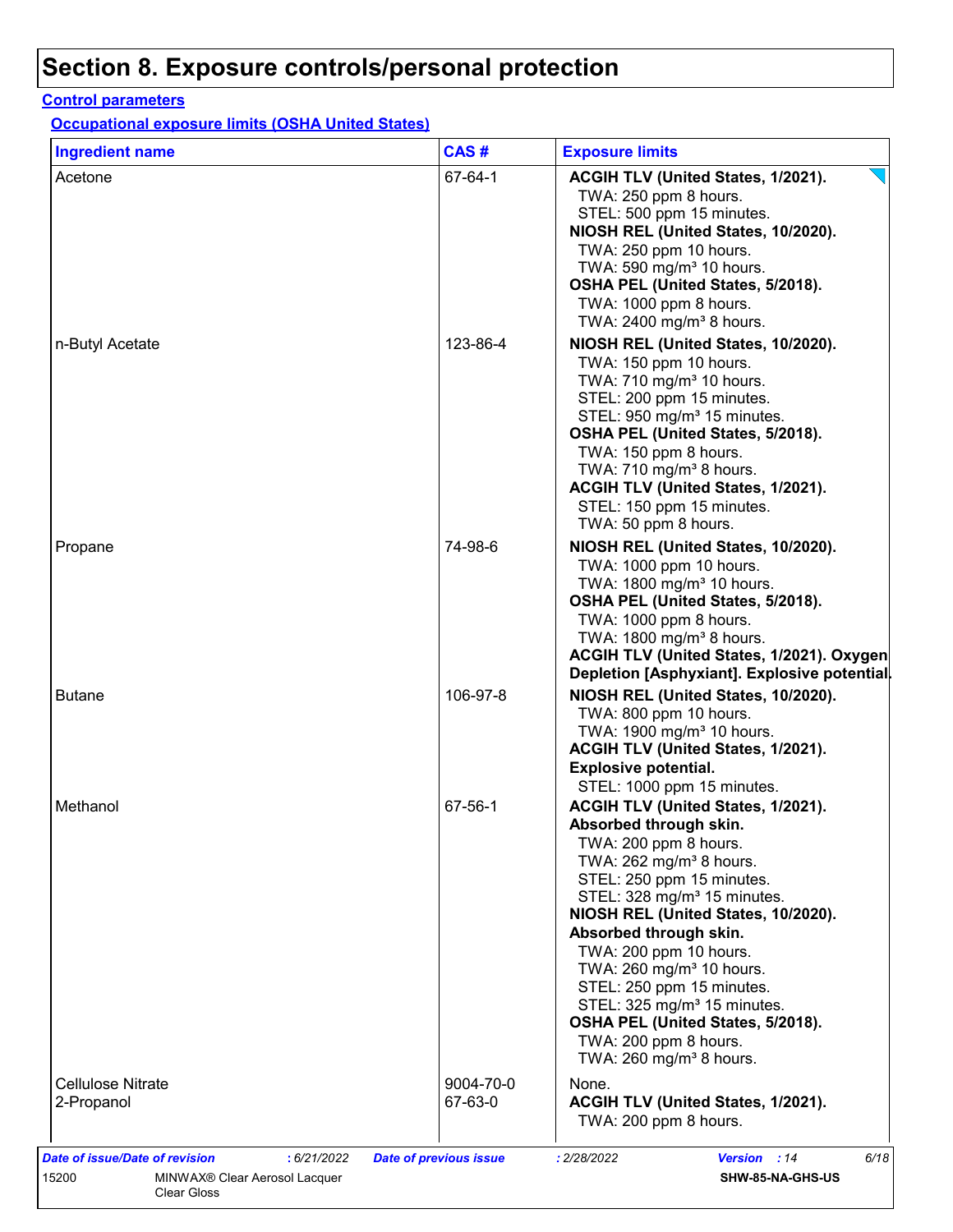| STEL: 400 ppm 15 minutes.<br>NIOSH REL (United States, 10/2020).<br>TWA: 400 ppm 10 hours.<br>TWA: $980 \text{ mg/m}^3$ 10 hours.<br>STEL: 500 ppm 15 minutes.<br>STEL: 1225 mg/m <sup>3</sup> 15 minutes.<br>OSHA PEL (United States, 5/2018).<br>TWA: 400 ppm 8 hours.<br>TWA: $980 \text{ mg/m}^3$ 8 hours. |
|----------------------------------------------------------------------------------------------------------------------------------------------------------------------------------------------------------------------------------------------------------------------------------------------------------------|
|                                                                                                                                                                                                                                                                                                                |

#### **Occupational exposure limits (Canada)**

| <b>Ingredient name</b>                                                                                 | CAS#                          | <b>Exposure limits</b>                                                                                                                                                                                                                                                                                                                                                                                                                                                                                                                                                                                                                                                                                                                  |
|--------------------------------------------------------------------------------------------------------|-------------------------------|-----------------------------------------------------------------------------------------------------------------------------------------------------------------------------------------------------------------------------------------------------------------------------------------------------------------------------------------------------------------------------------------------------------------------------------------------------------------------------------------------------------------------------------------------------------------------------------------------------------------------------------------------------------------------------------------------------------------------------------------|
| acetone                                                                                                | 67-64-1                       | CA Alberta Provincial (Canada, 6/2018).<br>8 hrs OEL: 1200 mg/m <sup>3</sup> 8 hours.<br>15 min OEL: 1800 mg/m <sup>3</sup> 15 minutes.<br>8 hrs OEL: 500 ppm 8 hours.<br>15 min OEL: 750 ppm 15 minutes.<br><b>CA British Columbia Provincial (Canada,</b><br>6/2021).<br>TWA: 250 ppm 8 hours.<br>STEL: 500 ppm 15 minutes.<br>CA Ontario Provincial (Canada, 6/2019).<br>TWA: 250 ppm 8 hours.<br>STEL: 500 ppm 15 minutes.<br>CA Quebec Provincial (Canada, 6/2021).<br>TWAEV: 500 ppm 8 hours.<br>TWAEV: 1190 mg/m <sup>3</sup> 8 hours.<br>STEV: 1000 ppm 15 minutes.<br>STEV: 2380 mg/m <sup>3</sup> 15 minutes.<br><b>CA Saskatchewan Provincial (Canada,</b><br>7/2013).<br>STEL: 750 ppm 15 minutes.<br>TWA: 500 ppm 8 hours. |
| n-butyl acetate                                                                                        | 123-86-4                      | CA Alberta Provincial (Canada, 6/2018).<br>15 min OEL: 200 ppm 15 minutes.<br>15 min OEL: 950 mg/m <sup>3</sup> 15 minutes.<br>8 hrs OEL: 150 ppm 8 hours.<br>8 hrs OEL: 713 mg/m <sup>3</sup> 8 hours.<br><b>CA Saskatchewan Provincial (Canada,</b><br>7/2013).<br>STEL: 200 ppm 15 minutes.<br>TWA: 150 ppm 8 hours.<br>CA Ontario Provincial (Canada, 6/2019).<br>STEL: 150 ppm 15 minutes.<br>TWA: 50 ppm 8 hours.<br><b>CA British Columbia Provincial (Canada,</b><br>$6/2021$ ).<br>STEL: 150 ppm 15 minutes.<br>TWA: 50 ppm 8 hours.<br>CA Quebec Provincial (Canada, 6/2021).<br>STEV: 150 ppm 15 minutes.<br>TWAEV: 50 ppm 8 hours.                                                                                          |
| Normal propane                                                                                         | 74-98-6                       | CA Alberta Provincial (Canada, 6/2018).<br>8 hrs OEL: 1000 ppm 8 hours.<br>CA Quebec Provincial (Canada, 6/2021).<br>TWAEV: 1000 ppm 8 hours.                                                                                                                                                                                                                                                                                                                                                                                                                                                                                                                                                                                           |
| Date of issue/Date of revision<br>: 6/21/2022<br>15200<br>MINWAX® Clear Aerosol Lacquer<br>Clear Gloss | <b>Date of previous issue</b> | 7/18<br>: 2/28/2022<br>Version : 14<br>SHW-85-NA-GHS-US                                                                                                                                                                                                                                                                                                                                                                                                                                                                                                                                                                                                                                                                                 |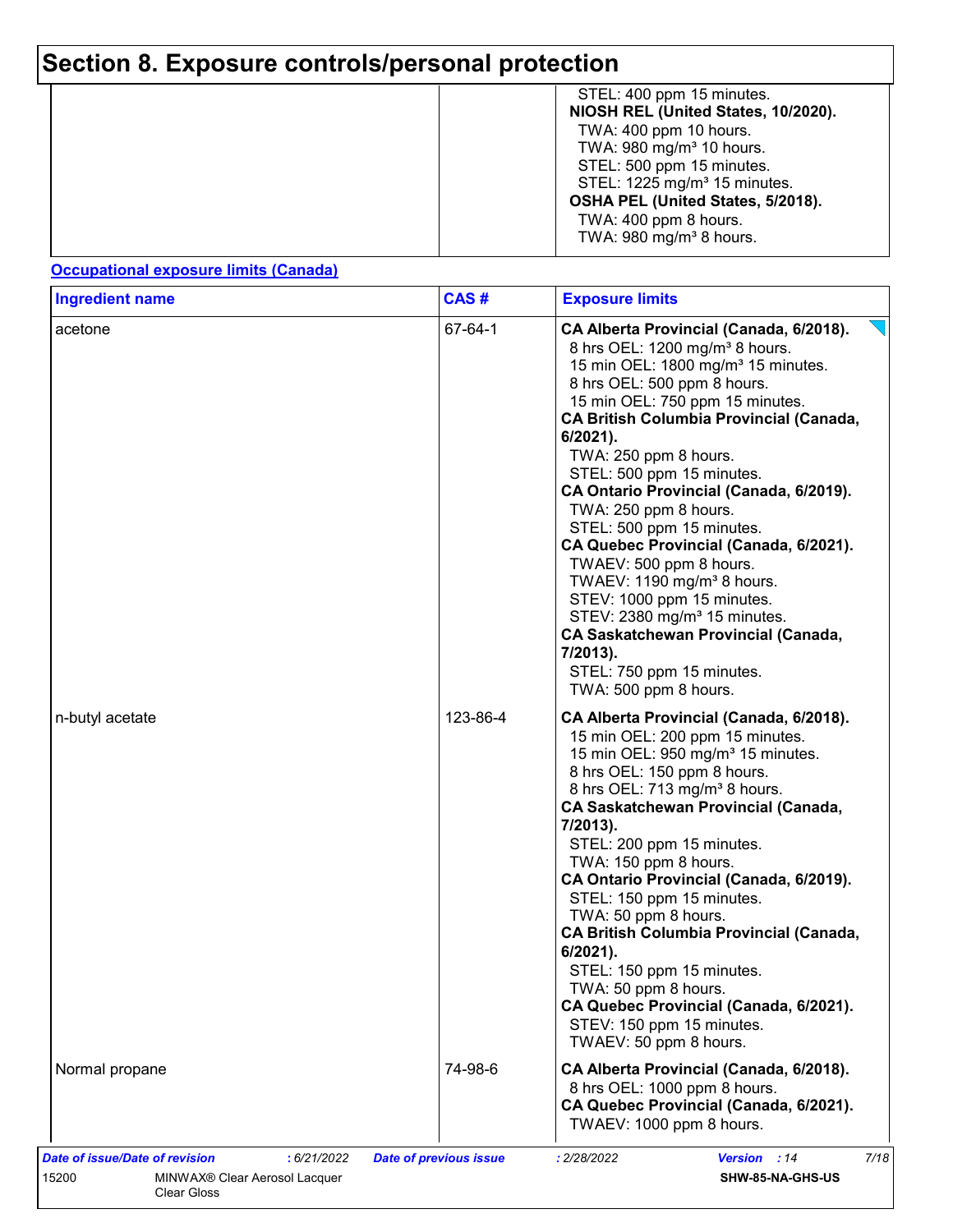|                   |          | TWAEV: 1800 mg/m <sup>3</sup> 8 hours.<br><b>CA Saskatchewan Provincial (Canada,</b><br>7/2013).<br>STEL: 1250 ppm 15 minutes.<br>TWA: 1000 ppm 8 hours.<br><b>CA British Columbia Provincial (Canada,</b><br>6/2021). Oxygen Depletion [Asphyxiant].<br><b>Explosive potential.</b>                                                                                                                                                                                                                                                                                                                                                                                                                                                                                                                                                                                                           |
|-------------------|----------|------------------------------------------------------------------------------------------------------------------------------------------------------------------------------------------------------------------------------------------------------------------------------------------------------------------------------------------------------------------------------------------------------------------------------------------------------------------------------------------------------------------------------------------------------------------------------------------------------------------------------------------------------------------------------------------------------------------------------------------------------------------------------------------------------------------------------------------------------------------------------------------------|
|                   |          | CA Ontario Provincial (Canada, 6/2019).<br><b>Oxygen Depletion [Asphyxiant]. Explosive</b><br>potential.                                                                                                                                                                                                                                                                                                                                                                                                                                                                                                                                                                                                                                                                                                                                                                                       |
| <b>Butane</b>     | 106-97-8 | CA Alberta Provincial (Canada, 6/2018).<br>8 hrs OEL: 1000 ppm 8 hours.<br>CA Quebec Provincial (Canada, 6/2021).<br>TWAEV: 800 ppm 8 hours.<br>TWAEV: 1900 mg/m <sup>3</sup> 8 hours.<br><b>CA Saskatchewan Provincial (Canada,</b><br>7/2013).<br>STEL: 1250 ppm 15 minutes.<br>TWA: 1000 ppm 8 hours.<br><b>CA British Columbia Provincial (Canada,</b><br>6/2021). Explosive potential.<br>STEL: 1000 ppm 15 minutes.<br>CA Ontario Provincial (Canada, 6/2019).<br><b>Explosive potential.</b>                                                                                                                                                                                                                                                                                                                                                                                            |
| Methyl alcohol    | 67-56-1  | STEL: 1000 ppm 15 minutes.<br>CA Alberta Provincial (Canada, 6/2018).<br>Absorbed through skin.<br>8 hrs OEL: 262 mg/m <sup>3</sup> 8 hours.<br>8 hrs OEL: 200 ppm 8 hours.<br>15 min OEL: 250 ppm 15 minutes.<br>15 min OEL: 328 mg/m <sup>3</sup> 15 minutes.<br><b>CA British Columbia Provincial (Canada,</b><br>6/2021). Absorbed through skin.<br>TWA: 200 ppm 8 hours.<br>STEL: 250 ppm 15 minutes.<br>CA Ontario Provincial (Canada, 6/2019).<br>Absorbed through skin.<br>TWA: 200 ppm 8 hours.<br>STEL: 250 ppm 15 minutes.<br>CA Quebec Provincial (Canada, 6/2021).<br>Absorbed through skin.<br>TWAEV: 200 ppm 8 hours.<br>TWAEV: $262$ mg/m <sup>3</sup> 8 hours.<br>STEV: 250 ppm 15 minutes.<br>STEV: 328 mg/m <sup>3</sup> 15 minutes.<br><b>CA Saskatchewan Provincial (Canada,</b><br>7/2013). Absorbed through skin.<br>STEL: 250 ppm 15 minutes.<br>TWA: 200 ppm 8 hours. |
| Isopropyl alcohol | 67-63-0  | CA Alberta Provincial (Canada, 6/2018).<br>15 min OEL: 984 mg/m <sup>3</sup> 15 minutes.<br>8 hrs OEL: 200 ppm 8 hours.<br>15 min OEL: 400 ppm 15 minutes.<br>8 hrs OEL: 492 mg/m <sup>3</sup> 8 hours.<br><b>CA British Columbia Provincial (Canada,</b>                                                                                                                                                                                                                                                                                                                                                                                                                                                                                                                                                                                                                                      |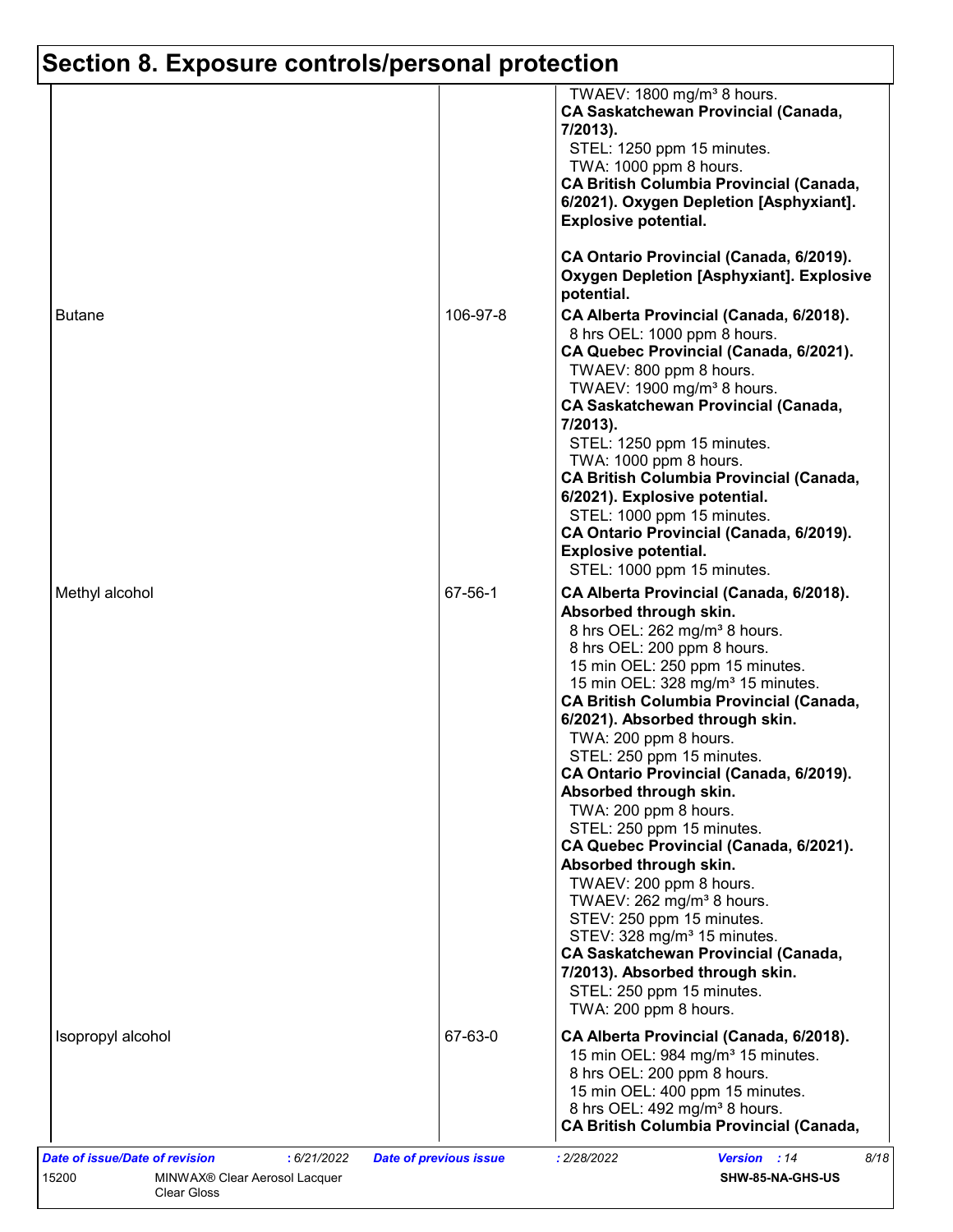|               |         | 6/2021).<br>TWA: 200 ppm 8 hours.<br>STEL: 400 ppm 15 minutes.<br>CA Ontario Provincial (Canada, 6/2019).<br>TWA: 200 ppm 8 hours.<br>STEL: 400 ppm 15 minutes.<br>CA Quebec Provincial (Canada, 6/2021).<br>TWAEV: 400 ppm 8 hours.<br>TWAEV: 983 mg/m <sup>3</sup> 8 hours.<br>STEV: 500 ppm 15 minutes.<br>STEV: 1230 mg/m <sup>3</sup> 15 minutes.<br><b>CA Saskatchewan Provincial (Canada,</b><br>7/2013).<br>STEL: 400 ppm 15 minutes.                                                                    |
|---------------|---------|------------------------------------------------------------------------------------------------------------------------------------------------------------------------------------------------------------------------------------------------------------------------------------------------------------------------------------------------------------------------------------------------------------------------------------------------------------------------------------------------------------------|
| Ethyl alcohol | 64-17-5 | TWA: 200 ppm 8 hours.<br>CA Alberta Provincial (Canada, 6/2018).<br>8 hrs OEL: 1000 ppm 8 hours.<br>8 hrs OEL: 1880 mg/m <sup>3</sup> 8 hours.<br><b>CA British Columbia Provincial (Canada,</b><br>$6/2021$ ).<br>STEL: 1000 ppm 15 minutes.<br>CA Ontario Provincial (Canada, 6/2019).<br>STEL: 1000 ppm 15 minutes.<br><b>CA Saskatchewan Provincial (Canada,</b><br>7/2013).<br>STEL: 1250 ppm 15 minutes.<br>TWA: 1000 ppm 8 hours.<br>CA Quebec Provincial (Canada, 6/2021).<br>STEV: 1000 ppm 15 minutes. |

#### **Occupational exposure limits (Mexico)**

|                 | CAS#     | <b>Exposure limits</b>                                                                                              |
|-----------------|----------|---------------------------------------------------------------------------------------------------------------------|
| Acetone         | 67-64-1  | NOM-010-STPS-2014 (Mexico, 4/2016).<br>TWA: 500 ppm 8 hours.<br>STEL: 750 ppm 15 minutes.                           |
| n-Butyl Acetate | 123-86-4 | NOM-010-STPS-2014 (Mexico, 4/2016).<br>TWA: 150 ppm 8 hours.<br>STEL: 200 ppm 15 minutes.                           |
| Propane         | 74-98-6  | NOM-010-STPS-2014 (Mexico, 4/2016).<br>TWA: 1000 ppm 8 hours.                                                       |
| <b>Butane</b>   | 106-97-8 | NOM-010-STPS-2014 (Mexico, 4/2016).<br>TWA: 1000 ppm 8 hours.                                                       |
| methanol        | 67-56-1  | NOM-010-STPS-2014 (Mexico, 4/2016).<br>Absorbed through skin.<br>TWA: 200 ppm 8 hours.<br>STEL: 250 ppm 15 minutes. |
| 2-Propanol      | 67-63-0  | NOM-010-STPS-2014 (Mexico, 4/2016).<br>TWA: 200 ppm 8 hours.<br>STEL: 400 ppm 15 minutes.                           |

#### **Appropriate engineering controls**

**:** Use only with adequate ventilation. Use process enclosures, local exhaust ventilation or other engineering controls to keep worker exposure to airborne contaminants below any recommended or statutory limits. The engineering controls also need to keep gas, vapor or dust concentrations below any lower explosive limits. Use explosion-proof ventilation equipment.

| Date of issue/Date of revision |                                              | : 6/21/2022 | <b>Date of previous issue</b> | 2/28/2022 | <b>Version</b> : 14 |                         | 9/18 |
|--------------------------------|----------------------------------------------|-------------|-------------------------------|-----------|---------------------|-------------------------|------|
| 15200                          | MINWAX® Clear Aerosol Lacquer<br>Clear Gloss |             |                               |           |                     | <b>SHW-85-NA-GHS-US</b> |      |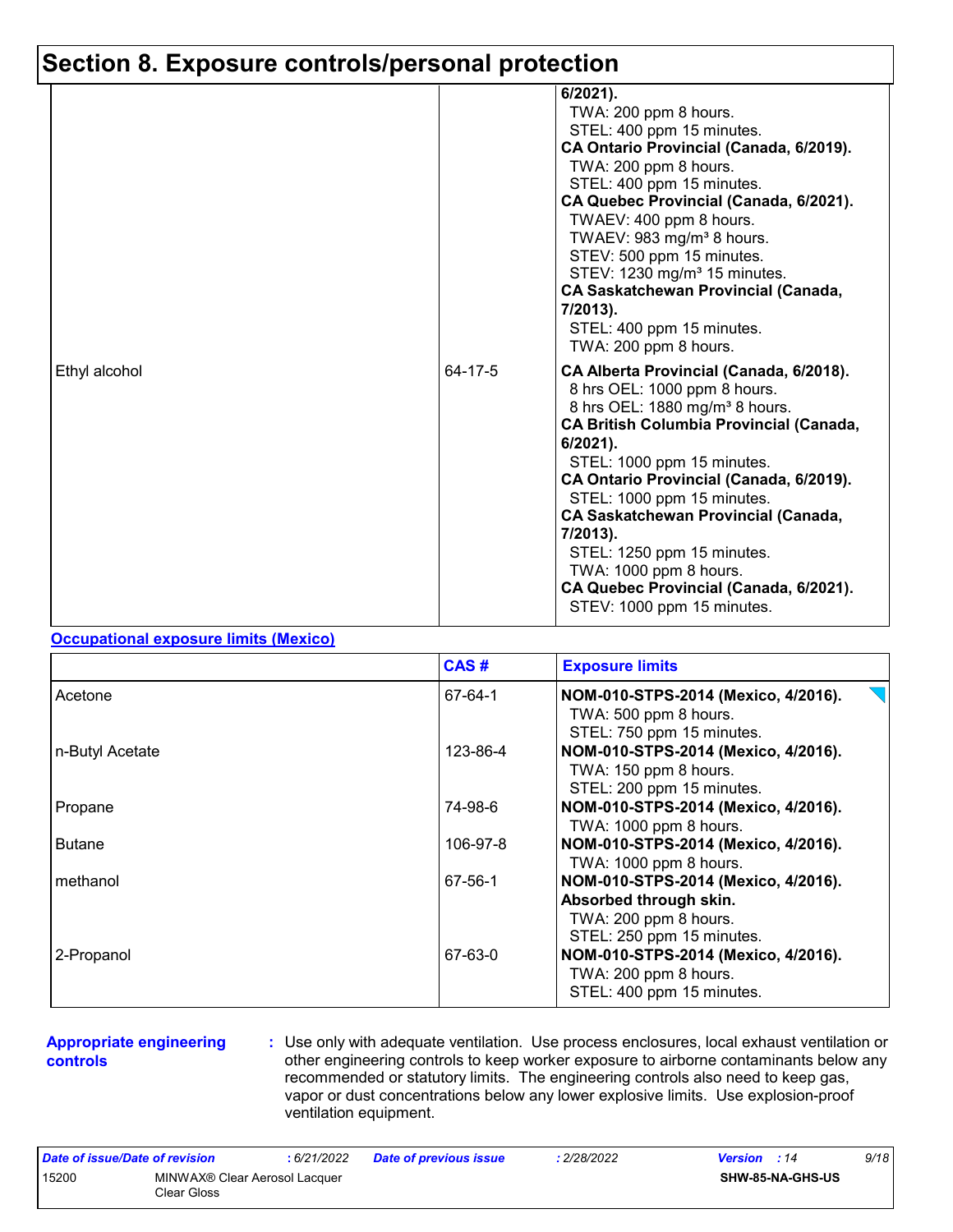| <b>Environmental exposure</b><br><b>controls</b> | Emissions from ventilation or work process equipment should be checked to ensure<br>they comply with the requirements of environmental protection legislation. In some<br>cases, fume scrubbers, filters or engineering modifications to the process equipment<br>will be necessary to reduce emissions to acceptable levels.                                                                                                                                                                                                                                                                                        |
|--------------------------------------------------|----------------------------------------------------------------------------------------------------------------------------------------------------------------------------------------------------------------------------------------------------------------------------------------------------------------------------------------------------------------------------------------------------------------------------------------------------------------------------------------------------------------------------------------------------------------------------------------------------------------------|
| <b>Individual protection measures</b>            |                                                                                                                                                                                                                                                                                                                                                                                                                                                                                                                                                                                                                      |
| <b>Hygiene measures</b>                          | : Wash hands, forearms and face thoroughly after handling chemical products, before<br>eating, smoking and using the lavatory and at the end of the working period.<br>Appropriate techniques should be used to remove potentially contaminated clothing.<br>Wash contaminated clothing before reusing. Ensure that eyewash stations and safety<br>showers are close to the workstation location.                                                                                                                                                                                                                    |
| <b>Eye/face protection</b>                       | Safety eyewear complying with an approved standard should be used when a risk<br>assessment indicates this is necessary to avoid exposure to liquid splashes, mists,<br>gases or dusts. If contact is possible, the following protection should be worn, unless<br>the assessment indicates a higher degree of protection: chemical splash goggles.                                                                                                                                                                                                                                                                  |
| <b>Skin protection</b>                           |                                                                                                                                                                                                                                                                                                                                                                                                                                                                                                                                                                                                                      |
| <b>Hand protection</b>                           | Chemical-resistant, impervious gloves complying with an approved standard should be<br>worn at all times when handling chemical products if a risk assessment indicates this is<br>necessary. Considering the parameters specified by the glove manufacturer, check<br>during use that the gloves are still retaining their protective properties. It should be<br>noted that the time to breakthrough for any glove material may be different for different<br>glove manufacturers. In the case of mixtures, consisting of several substances, the<br>protection time of the gloves cannot be accurately estimated. |
| <b>Body protection</b>                           | Personal protective equipment for the body should be selected based on the task being<br>performed and the risks involved and should be approved by a specialist before<br>handling this product. When there is a risk of ignition from static electricity, wear anti-<br>static protective clothing. For the greatest protection from static discharges, clothing<br>should include anti-static overalls, boots and gloves.                                                                                                                                                                                         |
| <b>Other skin protection</b>                     | Appropriate footwear and any additional skin protection measures should be selected<br>based on the task being performed and the risks involved and should be approved by a<br>specialist before handling this product.                                                                                                                                                                                                                                                                                                                                                                                              |
| <b>Respiratory protection</b>                    | Based on the hazard and potential for exposure, select a respirator that meets the<br>÷.<br>appropriate standard or certification. Respirators must be used according to a<br>respiratory protection program to ensure proper fitting, training, and other important<br>aspects of use.                                                                                                                                                                                                                                                                                                                              |

### **Section 9. Physical and chemical properties**

Clear Gloss

The conditions of measurement of all properties are at standard temperature and pressure unless otherwise indicated.

| <b>Appearance</b>                                                 |                                                            |                     |                  |       |
|-------------------------------------------------------------------|------------------------------------------------------------|---------------------|------------------|-------|
| <b>Physical state</b>                                             | $:$ Liquid.                                                |                     |                  |       |
| <b>Color</b>                                                      | : Not available.                                           |                     |                  |       |
| Odor                                                              | : Not available.                                           |                     |                  |       |
| <b>Odor threshold</b>                                             | : Not available.                                           |                     |                  |       |
| рH                                                                | : 7                                                        |                     |                  |       |
| <b>Melting point/freezing point</b>                               | : Not available.                                           |                     |                  |       |
| <b>Boiling point, initial boiling</b><br>point, and boiling range | : Not available.                                           |                     |                  |       |
| <b>Flash point</b>                                                | : Closed cup: -29°C (-20.2°F) [Pensky-Martens Closed Cup]  |                     |                  |       |
| <b>Evaporation rate</b>                                           | $: 5.6$ (butyl acetate = 1)                                |                     |                  |       |
| <b>Flammability</b>                                               | : Not available.                                           |                     |                  |       |
| Lower and upper explosion<br>limit/flammability limit             | : Lower: $1.38\%$<br>Upper: 36.5%                          |                     |                  |       |
| Date of issue/Date of revision                                    | :6/21/2022<br><b>Date of previous issue</b><br>: 2/28/2022 | <b>Version</b> : 14 |                  | 10/18 |
| 15200<br>MINWAX® Clear Aerosol Lacquer                            |                                                            |                     | SHW-85-NA-GHS-US |       |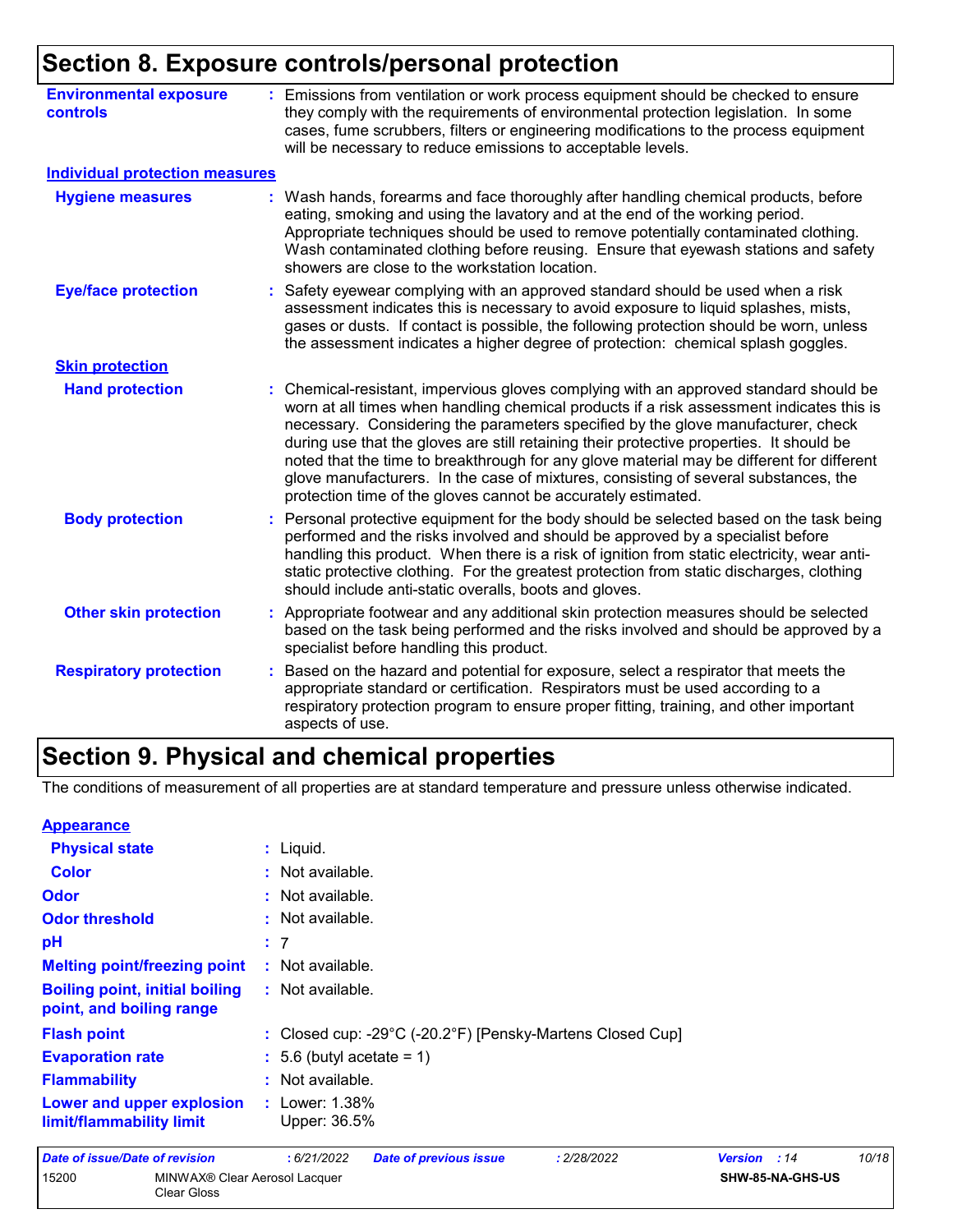# **Section 9. Physical and chemical properties**

| <b>Vapor pressure</b>                             | : 101.3 kPa (760 mm Hg)                                        |
|---------------------------------------------------|----------------------------------------------------------------|
| <b>Relative vapor density</b>                     | : 1.11 [Air = 1]                                               |
| <b>Relative density</b>                           | : 0.75                                                         |
| <b>Solubility</b>                                 | : Not available.                                               |
| <b>Partition coefficient: n-</b><br>octanol/water | : Not applicable.                                              |
| <b>Auto-ignition temperature</b>                  | : Not available.                                               |
| <b>Decomposition temperature</b>                  | : Not available.                                               |
| <b>Viscosity</b>                                  | Kinematic (40°C (104°F)): <20.5 mm <sup>2</sup> /s (<20.5 cSt) |
| <b>Molecular weight</b>                           | Not applicable.                                                |
| <b>Aerosol product</b>                            |                                                                |
| <b>Type of aerosol</b>                            | : Spray                                                        |
| <b>Heat of combustion</b>                         | : $28.323$ kJ/g                                                |
|                                                   |                                                                |

### **Section 10. Stability and reactivity**

| <b>Reactivity</b>                                   | : No specific test data related to reactivity available for this product or its ingredients.              |
|-----------------------------------------------------|-----------------------------------------------------------------------------------------------------------|
| <b>Chemical stability</b>                           | : The product is stable.                                                                                  |
| <b>Possibility of hazardous</b><br><b>reactions</b> | : Under normal conditions of storage and use, hazardous reactions will not occur.                         |
| <b>Conditions to avoid</b>                          | : Avoid all possible sources of ignition (spark or flame).                                                |
| <b>Incompatible materials</b>                       | : No specific data.                                                                                       |
| <b>Hazardous decomposition</b><br>products          | : Under normal conditions of storage and use, hazardous decomposition products should<br>not be produced. |

### **Section 11. Toxicological information**

#### **Information on toxicological effects**

#### **Acute toxicity**

| <b>Product/ingredient name</b> | <b>Result</b>                | <b>Species</b> | <b>Dose</b>              | <b>Exposure</b> |
|--------------------------------|------------------------------|----------------|--------------------------|-----------------|
| Acetone                        | LD50 Oral                    | Rat            | 5800 mg/kg               |                 |
| n-Butyl Acetate                | LD50 Dermal                  | Rabbit         | >17600 mg/kg             |                 |
|                                | LD50 Oral                    | Rat            | 10768 mg/kg              |                 |
| <b>Butane</b>                  | <b>LC50 Inhalation Vapor</b> | Rat            | 658000 mg/m <sup>3</sup> | 4 hours         |
| Methanol                       | <b>LC50 Inhalation Gas.</b>  | Rat            | 145000 ppm               | 1 hours         |
|                                | LC50 Inhalation Gas.         | Rat            | 64000 ppm                | 4 hours         |
|                                | LD50 Dermal                  | Rabbit         | 15800 mg/kg              |                 |
|                                | LD50 Oral                    | Rat            | 5600 mg/kg               |                 |
| <b>Cellulose Nitrate</b>       | LD50 Oral                    | Rat            | $>5$ g/kg                |                 |
| 2-Propanol                     | LD50 Dermal                  | Rabbit         | 12800 mg/kg              |                 |
|                                | LD50 Oral                    | Rat            | 5000 mg/kg               |                 |

**Irritation/Corrosion**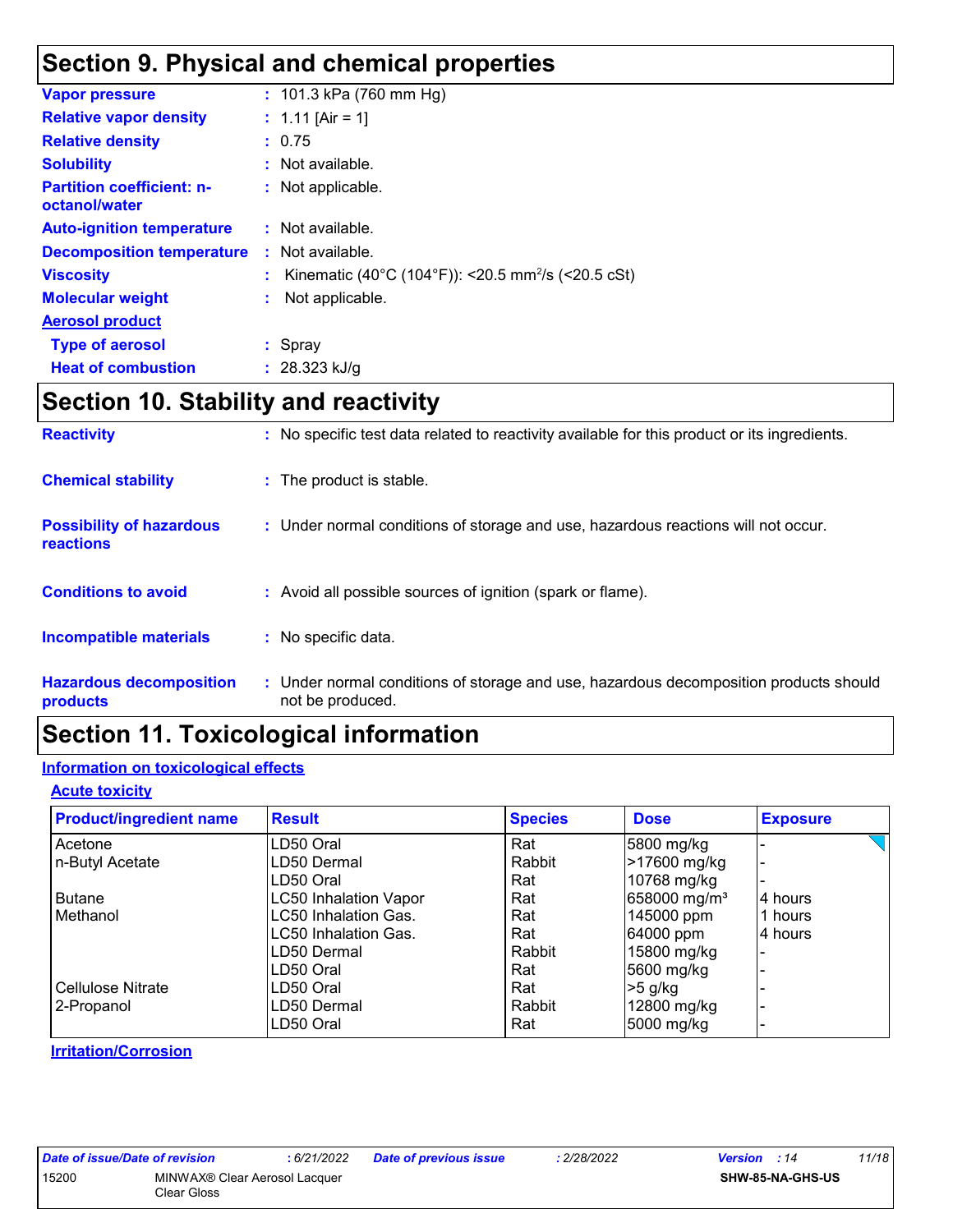# **Section 11. Toxicological information**

| <b>Product/ingredient name</b> | <b>Result</b>            | <b>Species</b> | <b>Score</b> | <b>Exposure</b>  | <b>Observation</b> |
|--------------------------------|--------------------------|----------------|--------------|------------------|--------------------|
| Acetone                        | Eyes - Mild irritant     | Human          |              | 186300 ppm       |                    |
|                                | Eyes - Mild irritant     | Rabbit         |              | $10$ uL          |                    |
|                                | Eyes - Moderate irritant | Rabbit         |              | 24 hours 20      |                    |
|                                |                          |                |              | mg               |                    |
|                                | Eyes - Severe irritant   | Rabbit         |              | $20 \text{ mg}$  |                    |
|                                | Skin - Mild irritant     | Rabbit         |              | 24 hours 500     |                    |
|                                |                          |                |              | mg               |                    |
|                                | Skin - Mild irritant     | Rabbit         |              | 395 mg           |                    |
| n-Butyl Acetate                | Eyes - Moderate irritant | Rabbit         |              | $100$ mg         |                    |
|                                | Skin - Moderate irritant | Rabbit         |              | 24 hours 500     |                    |
|                                |                          |                |              | mg               |                    |
| Methanol                       | Eyes - Moderate irritant | Rabbit         |              | 24 hours 100     |                    |
|                                |                          |                |              | mg               |                    |
|                                | Eyes - Moderate irritant | Rabbit         |              | $40 \mathrm{mg}$ |                    |
|                                | Skin - Moderate irritant | Rabbit         |              | 24 hours 20      |                    |
|                                |                          |                |              | mg               |                    |
| 2-Propanol                     | Eyes - Moderate irritant | Rabbit         |              | 24 hours 100     |                    |
|                                |                          |                |              | mg               |                    |
|                                | Eyes - Moderate irritant | Rabbit         |              | 10 $mg$          |                    |
|                                | Eyes - Severe irritant   | Rabbit         |              | 100 $mg$         |                    |
|                                | Skin - Mild irritant     | Rabbit         |              | 500 mg           |                    |

#### **Sensitization**

Not available.

#### **Mutagenicity**

Not available.

#### **Carcinogenicity**

Not available.

#### **Classification**

| <b>Product/ingredient name OSHA</b> | <b>IARC</b> | <b>NTP</b> |
|-------------------------------------|-------------|------------|
| 2-Propanol                          |             |            |

#### **Reproductive toxicity**

Not available.

#### **Teratogenicity**

Not available.

#### **Specific target organ toxicity (single exposure)**

| <b>Name</b>                    |                                           | <b>Category</b>                              | <b>Route of</b><br>exposure | <b>Target organs</b>                   |
|--------------------------------|-------------------------------------------|----------------------------------------------|-----------------------------|----------------------------------------|
| Acetone                        |                                           | Category 3                                   |                             | <b>Respiratory tract</b><br>irritation |
|                                |                                           | Category 3                                   |                             | Narcotic effects                       |
| n-Butyl Acetate                |                                           | Category 3                                   |                             | Narcotic effects                       |
| Propane                        |                                           | Category 3                                   |                             | Respiratory tract<br>irritation        |
|                                |                                           | Category 3                                   |                             | Narcotic effects                       |
| <b>Butane</b>                  |                                           | Category 3                                   |                             | Respiratory tract<br>irritation        |
|                                |                                           | Category 3                                   |                             | Narcotic effects                       |
| Methanol                       |                                           | Category 1                                   |                             |                                        |
|                                |                                           | Category 3                                   |                             | Narcotic effects                       |
| Date of issue/Date of revision | :6/21/2022                                | <b>Date of previous issue</b><br>: 2/28/2022 |                             | 12/18<br><b>Version</b> : 14           |
| 15200<br><b>Clear Gloss</b>    | MINWAX <sup>®</sup> Clear Aerosol Lacquer |                                              |                             | SHW-85-NA-GHS-US                       |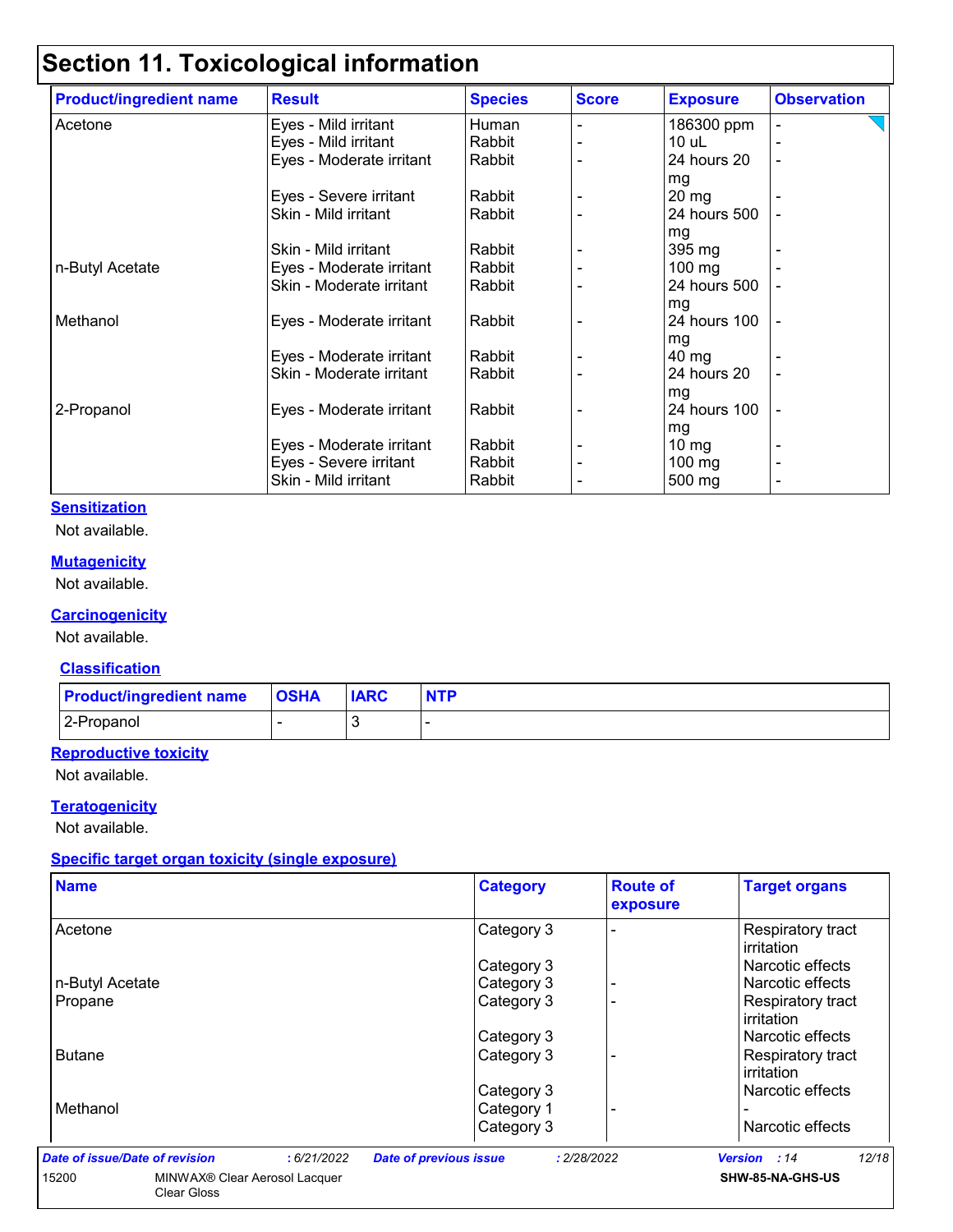# **Section 11. Toxicological information**

| 2-Propanol                                         | Category 3 | Narcotic effects |
|----------------------------------------------------|------------|------------------|
| Specific target organ toxicity (repeated exposure) |            |                  |

| <b>Name</b> | <b>Category</b> | <b>Route of</b><br>exposure | <b>Target organs</b> |
|-------------|-----------------|-----------------------------|----------------------|
| Acetone     | Category 2      |                             |                      |
| Propane     | Category 2      |                             |                      |
| Butane      | Category 2      |                             |                      |
| Methanol    | Category 2      |                             | -                    |

#### **Aspiration hazard**

| <b>Name</b>    | <u>I</u> Result                       |
|----------------|---------------------------------------|
| <b>Propane</b> | <b>ASPIRATION HAZARD - Category 1</b> |
| <b>Butane</b>  | <b>ASPIRATION HAZARD - Category 1</b> |

| <b>Information on the likely</b><br>routes of exposure | : Not available.                                                                                                                                                                                |
|--------------------------------------------------------|-------------------------------------------------------------------------------------------------------------------------------------------------------------------------------------------------|
| <b>Potential acute health effects</b>                  |                                                                                                                                                                                                 |
| <b>Eye contact</b>                                     | : Causes serious eye irritation.                                                                                                                                                                |
| <b>Inhalation</b>                                      | : Causes damage to organs following a single exposure if inhaled. Can cause central<br>nervous system (CNS) depression. May cause drowsiness or dizziness. May cause<br>respiratory irritation. |
| <b>Skin contact</b>                                    | : Causes damage to organs following a single exposure in contact with skin. Causes skin<br>irritation.                                                                                          |
| <b>Ingestion</b>                                       | : Causes damage to organs following a single exposure if swallowed. Can cause central<br>nervous system (CNS) depression. May be fatal if swallowed and enters airways.                         |
|                                                        | Symptoms related to the physical, chemical and toxicological characteristics                                                                                                                    |
| <b>Eye contact</b>                                     | : Adverse symptoms may include the following:<br>pain or irritation<br>watering<br>redness                                                                                                      |
| <b>Inhalation</b>                                      | : Adverse symptoms may include the following:<br>respiratory tract irritation<br>coughing<br>nausea or vomiting<br>headache<br>drowsiness/fatigue<br>dizziness/vertigo<br>unconsciousness       |
| <b>Skin contact</b>                                    | : Adverse symptoms may include the following:<br>irritation<br>redness                                                                                                                          |
| <b>Ingestion</b>                                       | : Adverse symptoms may include the following:<br>nausea or vomiting                                                                                                                             |
|                                                        | Delayed and immediate effects and also chronic effects from short and long term exposure                                                                                                        |
| <b>Short term exposure</b>                             |                                                                                                                                                                                                 |
| <b>Potential immediate</b><br>effects                  | : Not available.                                                                                                                                                                                |
| <b>Potential delayed effects</b>                       | : Not available.                                                                                                                                                                                |
| Long term exposure                                     |                                                                                                                                                                                                 |

| Date of issue/Date of revision |                                              | : 6/21/2022 | <b>Date of previous issue</b> | : 2/28/2022 | <b>Version</b> : 14 |                  | 13/18 |
|--------------------------------|----------------------------------------------|-------------|-------------------------------|-------------|---------------------|------------------|-------|
| 15200                          | MINWAX® Clear Aerosol Lacquer<br>Clear Gloss |             |                               |             |                     | SHW-85-NA-GHS-US |       |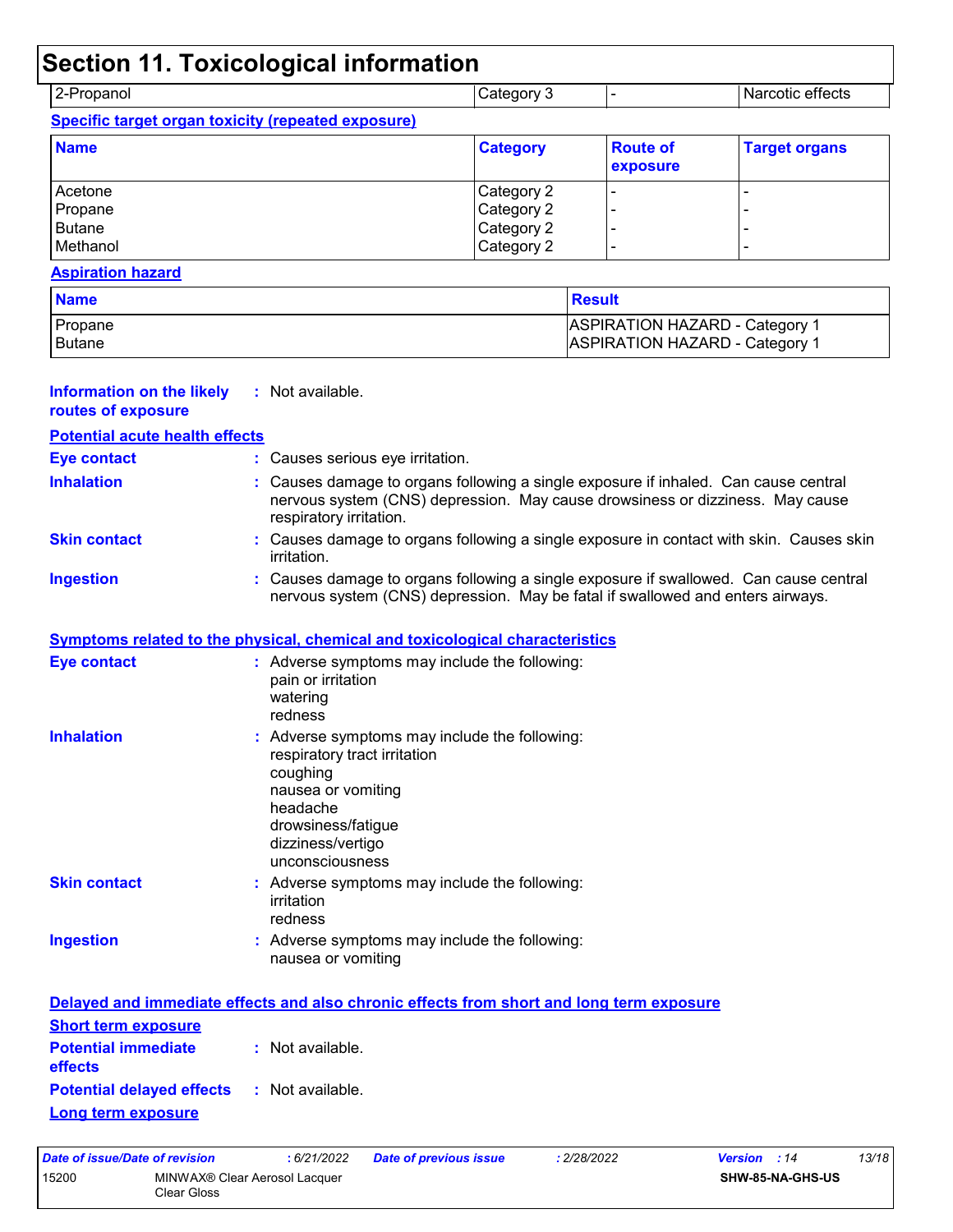# **Section 11. Toxicological information**

| <b>Potential immediate</b><br><b>effects</b>      | $:$ Not available.                                                   |
|---------------------------------------------------|----------------------------------------------------------------------|
| <b>Potential delayed effects : Not available.</b> |                                                                      |
| <b>Potential chronic health effects</b>           |                                                                      |
| Not available.                                    |                                                                      |
| <b>General</b>                                    | : May cause damage to organs through prolonged or repeated exposure. |
| <b>Carcinogenicity</b>                            | : No known significant effects or critical hazards.                  |
| <b>Mutagenicity</b>                               | : No known significant effects or critical hazards.                  |
| <b>Teratogenicity</b>                             | : No known significant effects or critical hazards.                  |
| <b>Developmental effects</b>                      | : No known significant effects or critical hazards.                  |
| <b>Fertility effects</b>                          | : No known significant effects or critical hazards.                  |
|                                                   |                                                                      |

#### **Numerical measures of toxicity**

### **Acute toxicity estimates**

| <b>Route</b>        | <b>ATE value</b> |
|---------------------|------------------|
| Oral                | 2297.46 mg/kg    |
| Dermal              | 6659.9 mg/kg     |
| Inhalation (vapors) | 65.36 mg/l       |

# **Section 12. Ecological information**

#### **Toxicity**

| <b>Product/ingredient name</b> | <b>Result</b>                        | <b>Species</b>                             | <b>Exposure</b> |
|--------------------------------|--------------------------------------|--------------------------------------------|-----------------|
| Acetone                        | Acute EC50 7200000 µg/l Fresh water  | Algae - Selenastrum sp.                    | 96 hours        |
|                                | Acute LC50 4.42589 ml/L Marine water | Crustaceans - Acartia tonsa -<br>Copepodid | 48 hours        |
|                                | Acute LC50 7460000 µg/l Fresh water  | Daphnia - Daphnia cucullata                | 48 hours        |
|                                | Acute LC50 5600 ppm Fresh water      | Fish - Poecilia reticulata                 | 96 hours        |
|                                | Chronic NOEC 4.95 mg/l Marine water  | Algae - Ulva pertusa                       | 96 hours        |
|                                | Chronic NOEC 0.016 ml/L Fresh water  | Crustaceans - Daphniidae                   | 21 days         |
|                                | Chronic NOEC 0.1 ml/L Fresh water    | Daphnia - Daphnia magna -<br>Neonate       | 21 days         |
|                                | Chronic NOEC 5 µg/l Marine water     | Fish - Gasterosteus aculeatus -<br>Larvae  | 42 days         |
| n-Butyl Acetate                | Acute LC50 32 mg/l Marine water      | Crustaceans - Artemia salina               | 48 hours        |
|                                | Acute LC50 18000 µg/l Fresh water    | Fish - Pimephales promelas                 | 96 hours        |
| Methanol                       | Acute EC50 16.912 mg/l Marine water  | Algae - Ulva pertusa                       | 96 hours        |
|                                | Acute LC50 2500000 µg/l Marine water | Crustaceans - Crangon crangon -<br>Adult   | 48 hours        |
|                                | Acute LC50 3289 mg/l Fresh water     | Daphnia - Daphnia magna -<br>Neonate       | 48 hours        |
|                                | Acute LC50 290 mg/l Fresh water      | Fish - Danio rerio - Egg                   | 96 hours        |
|                                | Chronic NOEC 9.96 mg/l Marine water  | Algae - Ulva pertusa                       | 96 hours        |
| 2-Propanol                     | Acute EC50 7550 mg/l Fresh water     | Daphnia - Daphnia magna -<br>Neonate       | 48 hours        |
|                                | Acute LC50 1400000 µg/l Marine water | Crustaceans - Crangon crangon              | 48 hours        |
|                                | Acute LC50 4200 mg/l Fresh water     | Fish - Rasbora heteromorpha                | 96 hours        |

#### **Persistence and degradability**

| Date of issue/Date of revision |                                              | : 6/21/2022 | <b>Date of previous issue</b> | 2/28/2022 | <b>Version</b> : 14     | 14/18 |
|--------------------------------|----------------------------------------------|-------------|-------------------------------|-----------|-------------------------|-------|
| 15200                          | MINWAX® Clear Aerosol Lacquer<br>Clear Gloss |             |                               |           | <b>SHW-85-NA-GHS-US</b> |       |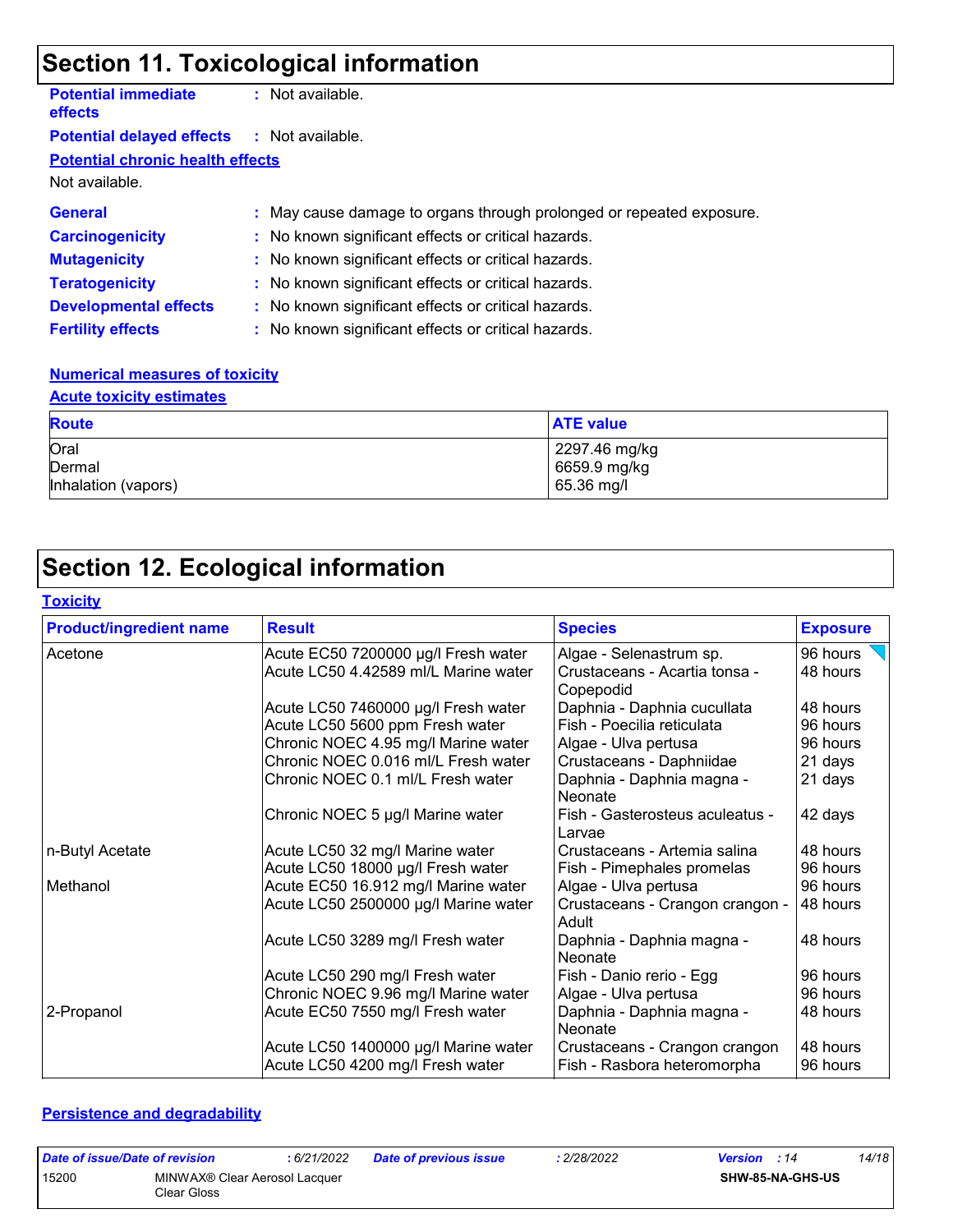### **Section 12. Ecological information**

| <b>Product/ingredient name</b> | <b>Aquatic half-life</b> | <b>Photolysis</b> | <b>Biodegradability</b> |
|--------------------------------|--------------------------|-------------------|-------------------------|
| <b>Acetone</b>                 |                          |                   | Readily                 |
| n-Butyl Acetate                |                          |                   | Readily                 |
| 2-Propanol                     |                          |                   | Readily                 |

#### **Bioaccumulative potential**

| <b>Product/ingredient name</b> | $LogP_{ow}$ | ner | <b>Potential</b> |
|--------------------------------|-------------|-----|------------------|
| Methanol                       |             | <10 | low              |

#### **Mobility in soil**

| <b>Soil/water partition</b> | : Not available. |
|-----------------------------|------------------|
| <b>coefficient (Koc)</b>    |                  |

### **Section 13. Disposal considerations**

#### The generation of waste should be avoided or minimized wherever possible. Disposal of this product, solutions and any by-products should at all times comply with the requirements of environmental protection and waste disposal legislation and any regional local authority requirements. Dispose of surplus and non-recyclable products via a licensed waste disposal contractor. Waste should not be disposed of untreated to the sewer unless fully compliant with the requirements of all authorities with jurisdiction. Waste packaging should be recycled. Incineration or landfill should only be considered when recycling is not feasible. This material and its container must be disposed of in a safe way. Empty containers or liners may retain some product residues. Do not puncture or incinerate container. **Disposal methods :**

### **Section 14. Transport information**

|                                                | <b>DOT</b><br><b>Classification</b>          | <b>TDG</b><br><b>Classification</b> | <b>Mexico</b><br><b>Classification</b> | <b>IATA</b>            | <b>IMDG</b>                               |
|------------------------------------------------|----------------------------------------------|-------------------------------------|----------------------------------------|------------------------|-------------------------------------------|
| <b>UN number</b>                               | <b>UN1950</b>                                | <b>UN1950</b>                       | <b>UN1950</b>                          | <b>UN1950</b>          | <b>UN1950</b>                             |
| <b>UN proper</b><br>shipping name              | <b>AEROSOLS</b>                              | <b>AEROSOLS</b>                     | <b>AEROSOLS</b>                        | AEROSOLS,<br>flammable | <b>AEROSOLS</b>                           |
| <b>Transport</b><br>hazard class(es)           | 2.1                                          | 2.1                                 | 2.1                                    | 2.1                    | 2.1                                       |
| <b>Packing group</b>                           | $\overline{\phantom{a}}$                     | $\blacksquare$                      |                                        | ä,                     |                                           |
| <b>Environmental</b><br>hazards                | No.                                          | No.                                 | No.                                    | No.                    | No.                                       |
|                                                |                                              |                                     |                                        |                        |                                           |
| <b>Date of issue/Date of revision</b><br>15200 | : 6/21/2022<br>MINWAX® Clear Aerosol Lacquer | <b>Date of previous issue</b>       | : 2/28/2022                            |                        | 15/18<br>Version : 14<br>SHW-85-NA-GHS-US |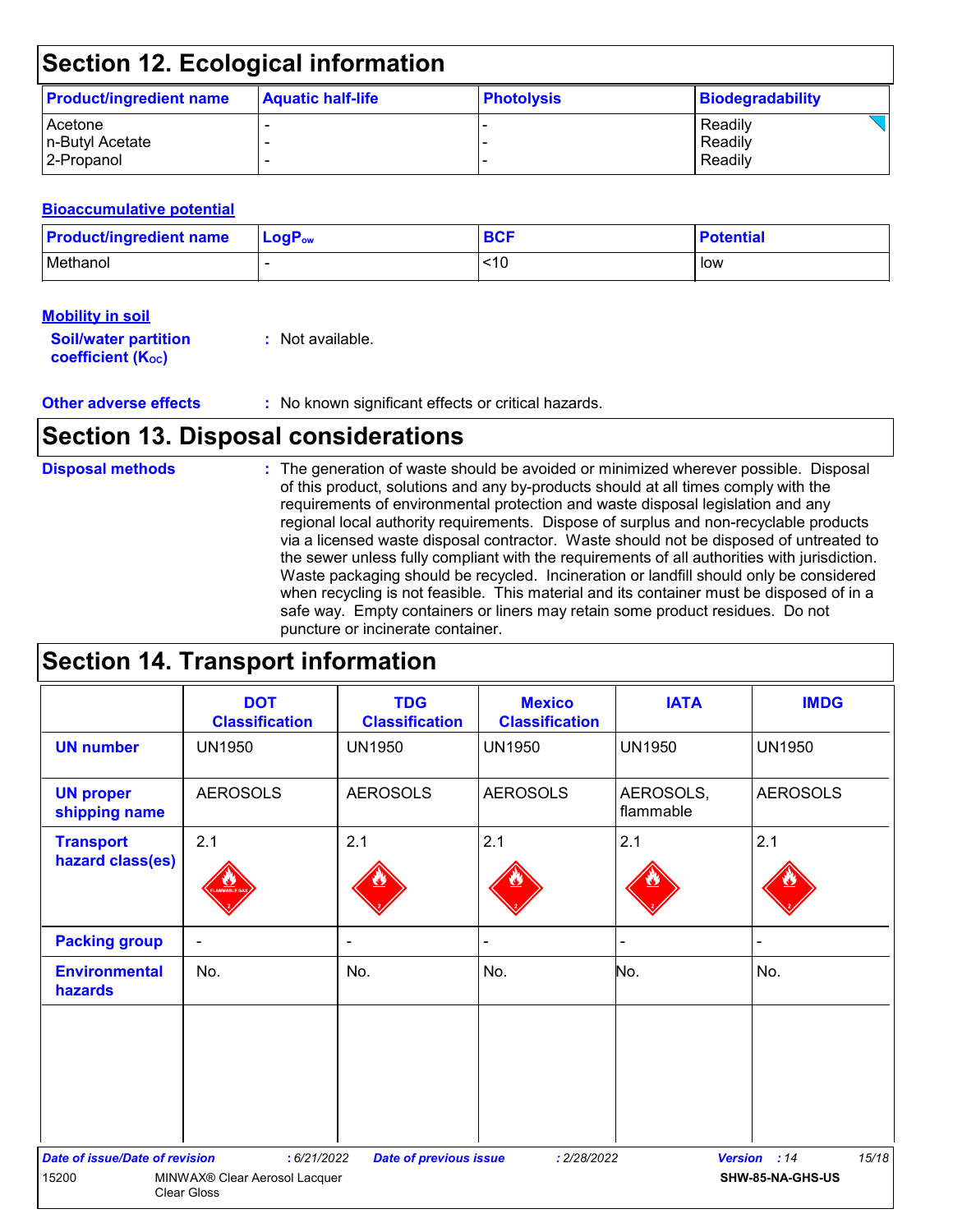|  |  |  | <b>Section 14. Transport information</b> |  |
|--|--|--|------------------------------------------|--|
|--|--|--|------------------------------------------|--|

| <b>Additional</b>                                        |                                                | Product classified                                                                                                                                                                                                                                              |                                        |                                        |                                        |
|----------------------------------------------------------|------------------------------------------------|-----------------------------------------------------------------------------------------------------------------------------------------------------------------------------------------------------------------------------------------------------------------|----------------------------------------|----------------------------------------|----------------------------------------|
| <b>information</b>                                       |                                                | as per the                                                                                                                                                                                                                                                      |                                        |                                        |                                        |
|                                                          |                                                | following sections                                                                                                                                                                                                                                              |                                        |                                        |                                        |
|                                                          |                                                | of the                                                                                                                                                                                                                                                          |                                        |                                        |                                        |
|                                                          |                                                | Transportation of                                                                                                                                                                                                                                               |                                        |                                        |                                        |
|                                                          |                                                | Dangerous Goods                                                                                                                                                                                                                                                 |                                        |                                        |                                        |
|                                                          |                                                | Regulations:                                                                                                                                                                                                                                                    |                                        |                                        |                                        |
|                                                          |                                                | 2.13-2.17 (Class                                                                                                                                                                                                                                                |                                        |                                        |                                        |
|                                                          |                                                | 2).                                                                                                                                                                                                                                                             |                                        |                                        |                                        |
|                                                          | Dependent upon                                 | Dependent upon<br>container size, this                                                                                                                                                                                                                          | Dependent upon<br>container size, this | Dependent upon<br>container size, this | Dependent upon<br>container size, this |
|                                                          | container size, this<br>product may ship under | product may ship under                                                                                                                                                                                                                                          | product may ship under                 | product may ship under                 | product may ship under                 |
|                                                          | the Limited Quantity                           | the Limited Quantity                                                                                                                                                                                                                                            | the Limited Quantity                   | the Limited Quantity                   | the Limited Quantity                   |
|                                                          | shipping exception.                            | shipping exception.                                                                                                                                                                                                                                             | shipping exception.                    | shipping exception.                    | shipping exception.                    |
|                                                          |                                                |                                                                                                                                                                                                                                                                 |                                        |                                        |                                        |
|                                                          |                                                |                                                                                                                                                                                                                                                                 |                                        |                                        |                                        |
| <b>Special precautions for user</b>                      |                                                | Multi-modal shipping descriptions are provided for informational purposes and do not<br>consider container sizes. The presence of a shipping description for a particular<br>mode of transport (sea, air, etc.), does not indicate that the product is packaged |                                        |                                        |                                        |
|                                                          |                                                | suitably for that mode of transport. All packaging must be reviewed for suitability                                                                                                                                                                             |                                        |                                        |                                        |
|                                                          |                                                | prior to shipment, and compliance with the applicable regulations is the sole                                                                                                                                                                                   |                                        |                                        |                                        |
|                                                          |                                                | responsibility of the person offering the product for transport. People loading and                                                                                                                                                                             |                                        |                                        |                                        |
|                                                          |                                                | unloading dangerous goods must be trained on all of the risks deriving from the                                                                                                                                                                                 |                                        |                                        |                                        |
|                                                          |                                                | substances and on all actions in case of emergency situations.                                                                                                                                                                                                  |                                        |                                        |                                        |
| <b>Transport in bulk according</b><br>to IMO instruments | : Not available.                               |                                                                                                                                                                                                                                                                 |                                        |                                        |                                        |

**Proper shipping name :**

: Not available.

### **Section 15. Regulatory information**

#### **SARA 313**

SARA 313 (40 CFR 372.45) supplier notification can be found on the Environmental Data Sheet.

#### **California Prop. 65**

WARNING: This product contains chemicals known to the State of California to cause cancer and birth defects or other reproductive harm.

#### **International regulations**

| <b>International lists</b> | : Australia inventory (AIIC): Not determined.                |
|----------------------------|--------------------------------------------------------------|
|                            | China inventory (IECSC): Not determined.                     |
|                            | Japan inventory (CSCL): Not determined.                      |
|                            | Japan inventory (ISHL): Not determined.                      |
|                            | Korea inventory (KECI): Not determined.                      |
|                            | New Zealand Inventory of Chemicals (NZIoC): Not determined.  |
|                            | Philippines inventory (PICCS): Not determined.               |
|                            | Taiwan Chemical Substances Inventory (TCSI): Not determined. |
|                            | Thailand inventory: Not determined.                          |
|                            | Turkey inventory: Not determined.                            |
|                            | Vietnam inventory: Not determined.                           |

## **Section 16. Other information**

#### **Hazardous Material Information System (U.S.A.)**



15200 MINWAX® Clear Aerosol Lacquer Clear Gloss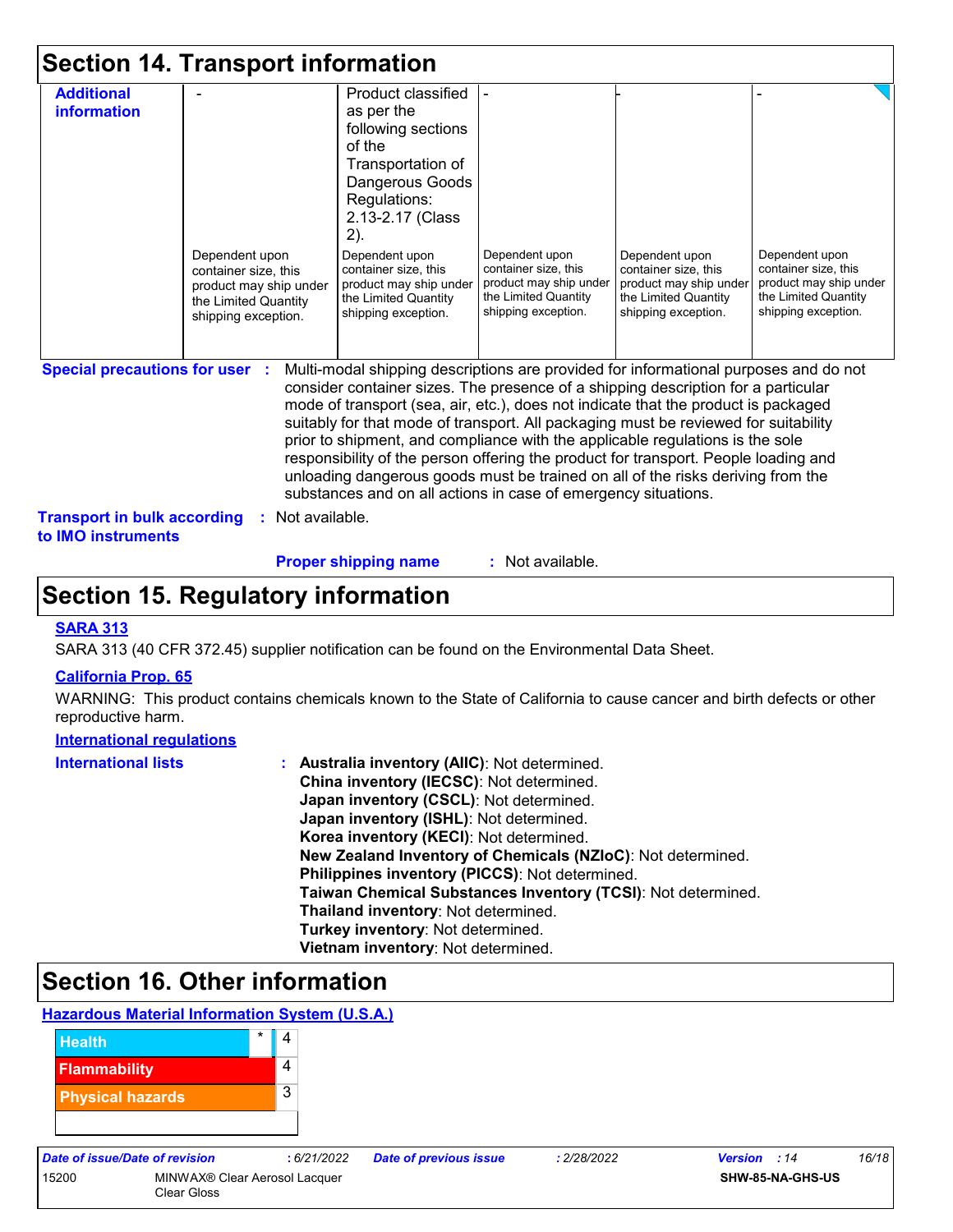### **Section 16. Other information**

**The customer is responsible for determining the PPE code for this material. For more information on HMIS® Personal Protective Equipment (PPE) codes, consult the HMIS® Implementation Manual.**

**Caution: HMIS® ratings are based on a 0-4 rating scale, with 0 representing minimal hazards or risks, and 4 representing significant hazards or risks. Although HMIS® ratings and the associated label are not required on SDSs or products leaving a facility under 29 CFR 1910.1200, the preparer may choose to provide them. HMIS® ratings are to be used with a fully implemented HMIS® program. HMIS® is a registered trademark and service mark of the American Coatings Association, Inc.**

#### **Procedure used to derive the classification**

| <b>Classification</b>                                                 | <b>Justification</b>  |
|-----------------------------------------------------------------------|-----------------------|
| FLAMMABLE AEROSOLS - Category 1                                       | On basis of test data |
| GASES UNDER PRESSURE - Compressed gas                                 | Calculation method    |
| SKIN CORROSION/IRRITATION - Category 2                                | Calculation method    |
| SERIOUS EYE DAMAGE/ EYE IRRITATION - Category 2A                      | Calculation method    |
| SPECIFIC TARGET ORGAN TOXICITY (SINGLE EXPOSURE) - Category 1         | Calculation method    |
| SPECIFIC TARGET ORGAN TOXICITY (SINGLE EXPOSURE) (Respiratory tract   | Calculation method    |
| irritation) - Category 3                                              |                       |
| SPECIFIC TARGET ORGAN TOXICITY (SINGLE EXPOSURE) (Narcotic effects) - | Calculation method    |
| Category 3                                                            |                       |
| SPECIFIC TARGET ORGAN TOXICITY (REPEATED EXPOSURE) - Category 2       | Calculation method    |
| <b>ASPIRATION HAZARD - Category 1</b>                                 | Calculation method    |

#### **History**

| Date of printing                  | : 6/21/2022                                                                                                                                                                                                                                                                                                                                                                                                                                                                                                                                                                                                                |
|-----------------------------------|----------------------------------------------------------------------------------------------------------------------------------------------------------------------------------------------------------------------------------------------------------------------------------------------------------------------------------------------------------------------------------------------------------------------------------------------------------------------------------------------------------------------------------------------------------------------------------------------------------------------------|
| Date of issue/Date of<br>revision | : 6/21/2022                                                                                                                                                                                                                                                                                                                                                                                                                                                                                                                                                                                                                |
| Date of previous issue            | : 2/28/2022                                                                                                                                                                                                                                                                                                                                                                                                                                                                                                                                                                                                                |
| <b>Version</b>                    | : 14                                                                                                                                                                                                                                                                                                                                                                                                                                                                                                                                                                                                                       |
| <b>Key to abbreviations</b>       | $\therefore$ ATE = Acute Toxicity Estimate<br><b>BCF</b> = Bioconcentration Factor<br>GHS = Globally Harmonized System of Classification and Labelling of Chemicals<br>IATA = International Air Transport Association<br>IBC = Intermediate Bulk Container<br><b>IMDG</b> = International Maritime Dangerous Goods<br>LogPow = logarithm of the octanol/water partition coefficient<br>MARPOL = International Convention for the Prevention of Pollution From Ships, 1973<br>as modified by the Protocol of 1978. ("Marpol" = marine pollution)<br>$N/A = Not available$<br>SGG = Segregation Group<br>UN = United Nations |

**Indicates information that has changed from previously issued version.**

#### **Notice to reader**

**It is recommended that each customer or recipient of this Safety Data Sheet (SDS) study it carefully and consult resources, as necessary or appropriate, to become aware of and understand the data contained in this SDS and any hazards associated with the product. This information is provided in good faith and believed to be accurate as of the effective date herein. However, no warranty, express or implied, is given. The information presented here applies only to the product as shipped. The addition of any material can change the composition, hazards and risks of the product. Products shall not be repackaged, modified, or tinted except as specifically instructed by the manufacturer, including but not limited to the incorporation of products not specified by the manufacturer, or the use or addition of products in proportions not specified by the manufacturer. Regulatory requirements are subject to change and may differ between various locations and jurisdictions. The customer/buyer/user is responsible to ensure that his activities comply with all country, federal, state, provincial or local laws. The conditions for use of the product are not under the control of the manufacturer; the customer/buyer/user is responsible to determine the conditions necessary for the safe use of this product. The customer/buyer/user should not use the product for any purpose other than the purpose shown in the applicable section of this SDS without first referring to the supplier and obtaining written handling instructions. Due to the proliferation of** 

| Date of issue/Date of revision |                                              | : 6/21/2022 | <b>Date of previous issue</b> | 2/28/2022 | <b>Version</b> : 14 |                         | 17/18 |
|--------------------------------|----------------------------------------------|-------------|-------------------------------|-----------|---------------------|-------------------------|-------|
| 15200                          | MINWAX® Clear Aerosol Lacquer<br>Clear Gloss |             |                               |           |                     | <b>SHW-85-NA-GHS-US</b> |       |